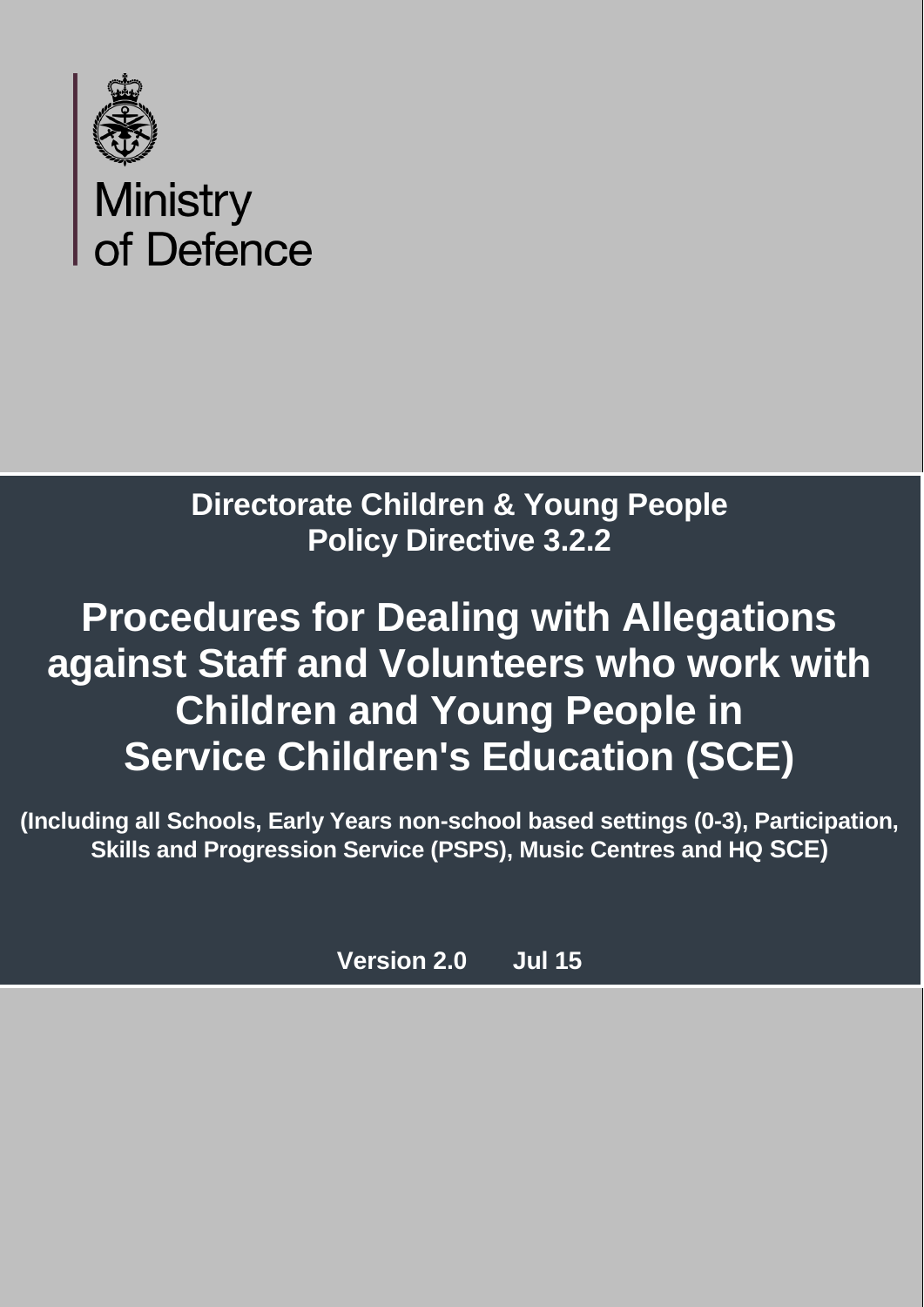## <span id="page-1-0"></span>**Preface**

#### <span id="page-1-1"></span>**Authorisation**

1. This DCYP Policy Directive has been authorised for use by the SCE management Board on behalf of the Director, Children & Young People.

#### <span id="page-1-2"></span>**Coherence with other Policy and Guidance**

2. Where applicable, this document contains links to other relevant policies (including JSPs and Other Government Departments), as listed below

| <b>Related Policy</b>                                                                     | <b>Title</b>                                                                                                               |
|-------------------------------------------------------------------------------------------|----------------------------------------------------------------------------------------------------------------------------|
| <b>DfE Policy</b>                                                                         | Keeping children safe in education, Statutory guidance for<br>schools and colleges March 2015                              |
| <b>British Forces</b><br>Germany SOBF(G)<br>3351/3352 Part A<br>Section 7 (SIBFG<br>3301) | Management of allegations against staff who work with children                                                             |
| <b>British Forces Cyprus</b>                                                              | Local Safeguarding Board British Forces Cyprus Procedure for<br>managing allegations against people who work with children |
|                                                                                           |                                                                                                                            |
|                                                                                           |                                                                                                                            |
|                                                                                           |                                                                                                                            |

#### <span id="page-1-3"></span>**Further Advice and Feedback - Contacts**

3. The owner of this DCYP Policy Directive is the Assistant Director (Pupil and Family Services). For further information on any aspect of this guide, or questions not answered within the subsequent sections, or to provide feedback on the content, contact:

| Job Title/E-mail                                                           | <b>Project focus</b>             | <b>Phone</b>                                |
|----------------------------------------------------------------------------|----------------------------------|---------------------------------------------|
| <b>Assistant Director (P&amp;FS)</b><br>SCE-PFS-AsstDir@mod.uk             | <b>Pupil and Family Services</b> | $(0049) + 5254982$<br>4904<br>0172 2000992  |
| <b>SCE Safeguarding Manager</b><br>SCE-FBL-SWTmLdr-<br>Safeguarding@mod.uk | <b>SCE Safeguarding</b>          | $(0049) + 5219254$<br>3610<br>0172 2000 964 |

#### <span id="page-1-4"></span>**Review Date**

4. This Policy Directive will be reviewed in Jul 16.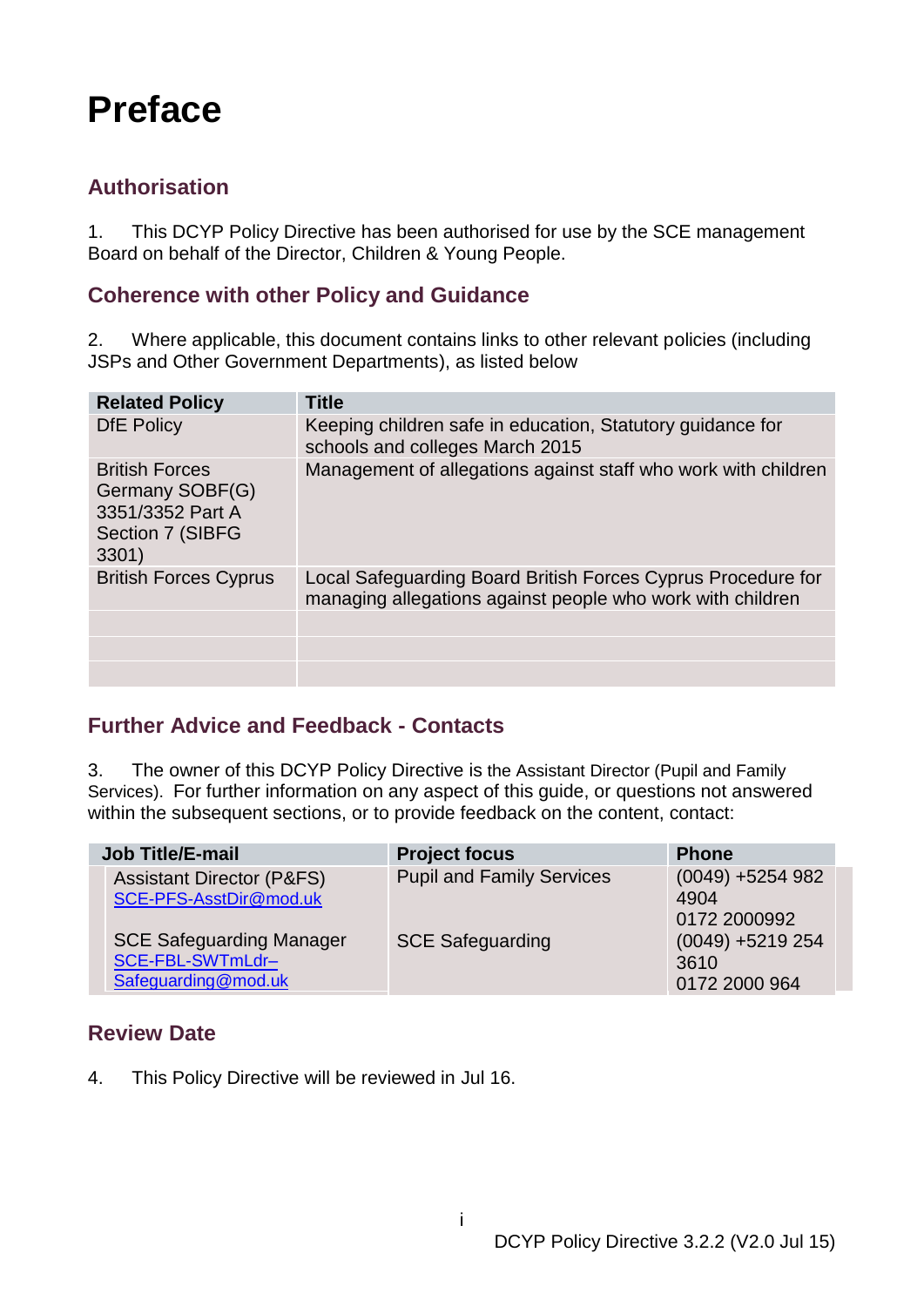## <span id="page-2-0"></span>**Contents**

| Action following a criminal investigation or a prosecution 11    |  |
|------------------------------------------------------------------|--|
|                                                                  |  |
|                                                                  |  |
|                                                                  |  |
| Action in respect of unsubstantiated or malicious allegations 13 |  |
|                                                                  |  |
|                                                                  |  |
| <b>ANNEX B - SCE SAFEGUARDING PROCESS SUMMARY FOR BFG.</b>       |  |
| SHAPE, NAPLES, GIBRALTAR, BFC, BRUNEI, FALKLANDS 17              |  |
|                                                                  |  |
|                                                                  |  |
|                                                                  |  |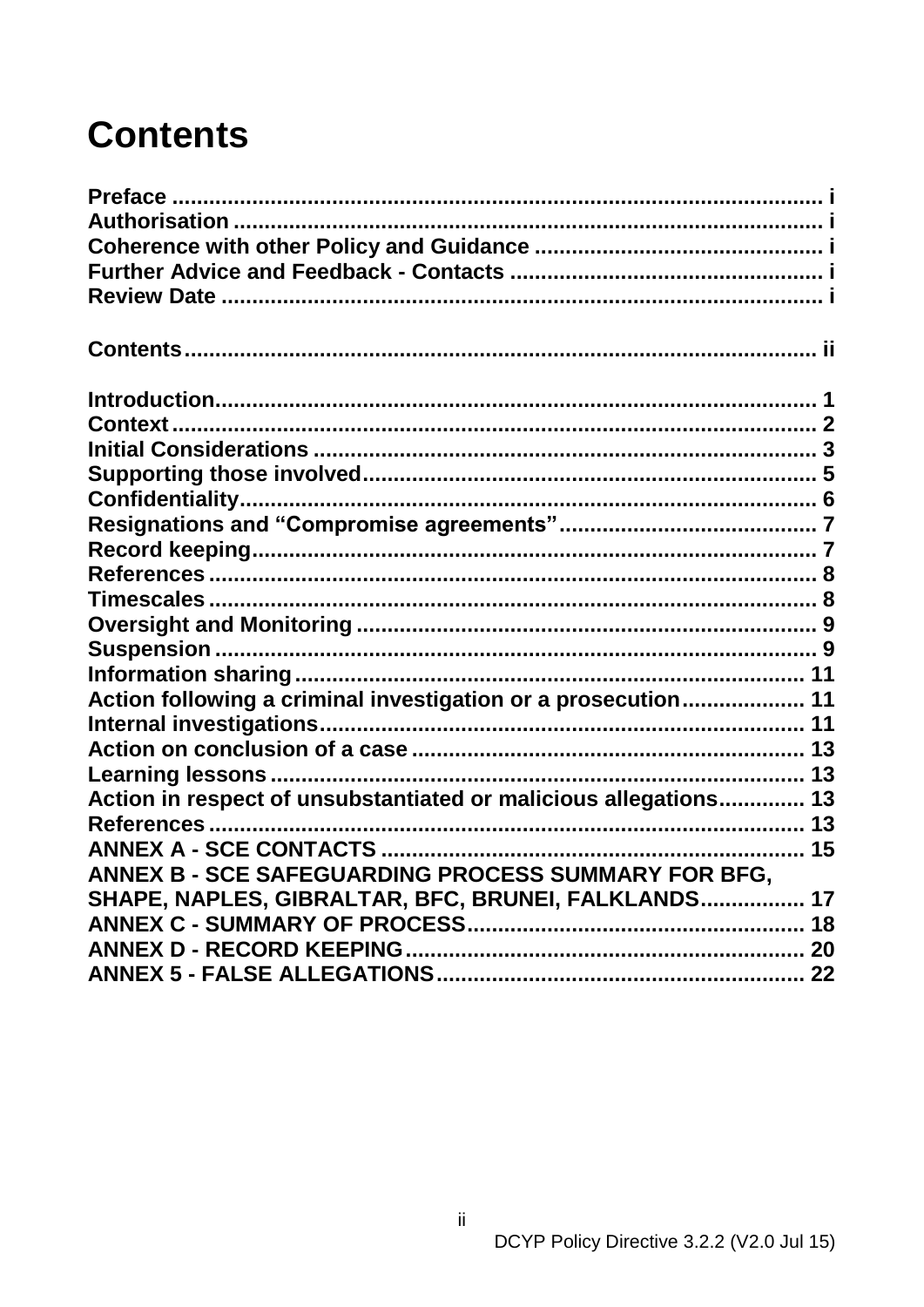This guidance complies with DfE document "Keeping children safe in education, Statutory guidance for schools and colleges" March 2015, which sets out the framework for managing allegations of abuse against people who work with children

www.gov.uk/government/publications

**It is essential that this SCE policy is read alongside any Command level procedures for managing allegations against staff/volunteers, eg within BFG, the SIBFG 3301 (Management of allegations against staff and volunteers who work with children); within Cyprus, the Procedure for managing allegations against people who work with children.**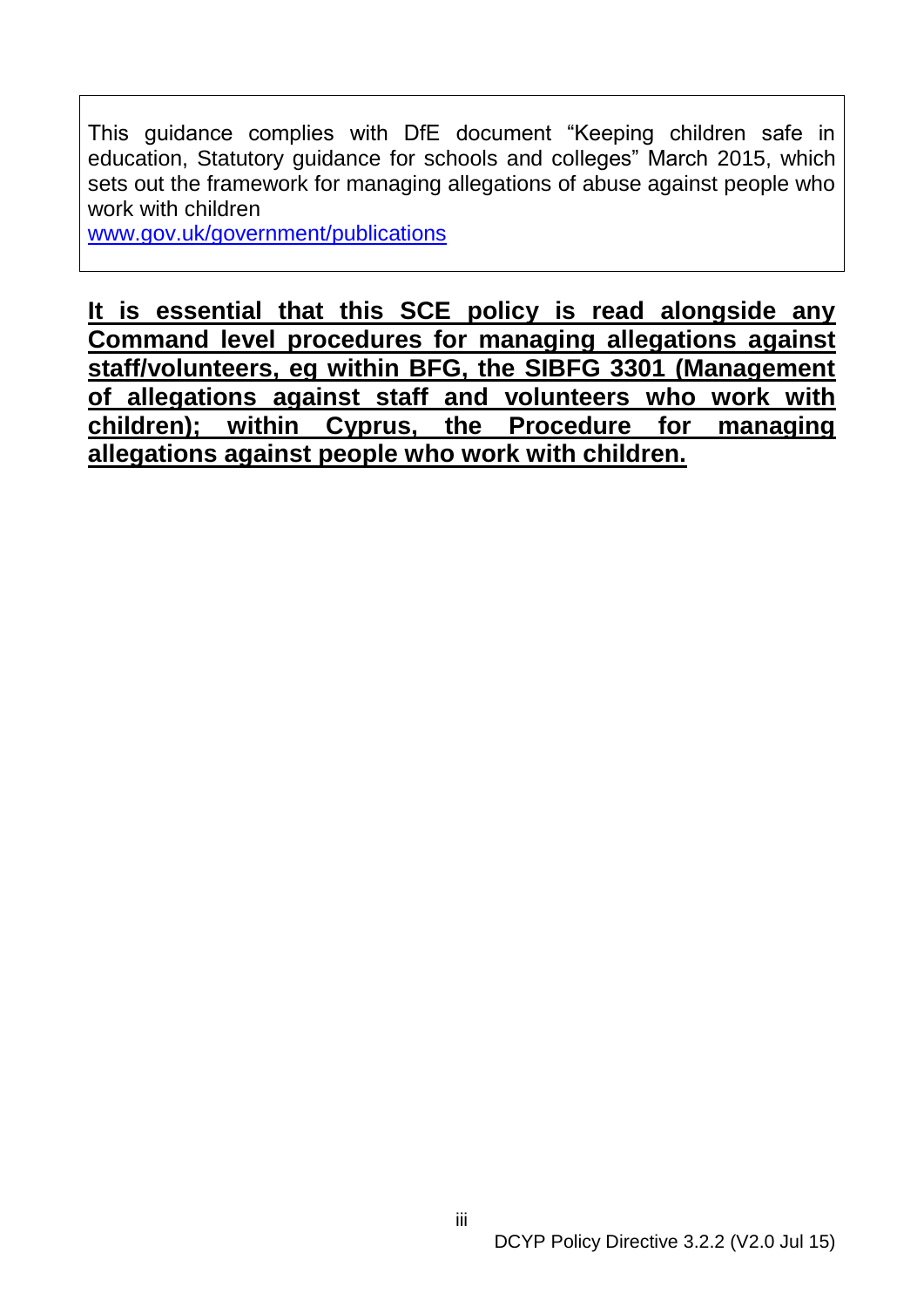## <span id="page-4-0"></span>**Introduction**

1. This guidance applies to a wider range of allegations than those in which there is reasonable cause to believe a child is suffering, or is likely to suffer, significant harm. It also caters for cases of allegations that might indicate that a person is unsuitable to continue to work with children in his or her present position, or in any capacity. It should be used in all cases in which it is alleged that a person who works with children has:

a. Behaved in a way that has harmed a child, or may have harmed a child;

b. Possibly committed a criminal offence against or related to a child; or

c. Behaved towards a child or children in a way that indicates he or she would pose a risk of harm if they work regularly or closely with children.

2. These procedures allow for consideration of an adult's behaviour at the earliest opportunity when a concern (i.e. behaviour which is of concern to a manager or employer, identified through the normal employer/employee relationship) or allegation arises and is brought to the manager/employer's attention.

3. The information may be recent or in the past, there is no time limit on safeguarding issues. All such information should be considered in the context of these procedures.

4. The procedures and guidance set out in this document should be used in all cases where it is alleged that any member of SCE staff (e.g teachers, advisory staff, social workers, educational psychologists, managers, Defence Administrative Grades or a volunteer) has behaved inappropriately towards a child as outlined in paragraph 1.1.

5. In relation to staff employed by the Labour Support Unit (LSU) (i.e. dependant staff) schools must follow procedures and guidance as issued by LSU.

6. **This policy applies to all SCE staff (including those for example in schools, music centres, early years settings, Participation, Skills and Progression Service (PSPS) and HQ SCE office). This must be read alongside any Command level arrangements for managing allegations staff or volunteers, eg in any location within N.W Europe this policy has to be read alongside the SIBFG 3301 which applies to that geographical area; in British Forces Cyprus the Procedure for managing allegations against people who work with children.** 

7. The line manager for the SCE location, for example the Headteacher (HT), Head of Music Centre, Head of PSPS, Early Years (0-3) Manager will ensure that the SCE flow diagram (Annex A) for dealing with allegations is displayed in that SCE location. All staff and volunteers should understand what to do if they receive an allegation against another member of staff or they themselves have concerns about the behaviour of another member of staff.

8. The procedure is explained in detail in this guidance, and in summary at Annex 2. The procedure requires all allegations to be reported straight away to the line manager for that location. (The post title between locations will differ, for example head teacher, head of music centre, setting manager etc). For the purposes of these procedures any reference to head teacher should be understood to relate to the line manager for the SCE location. If the allegation involves the HT, then the allegation must be reported directly to Assistant Director, Pupil and Family Services (AD P&FS) or Director of Education (DoE). In all other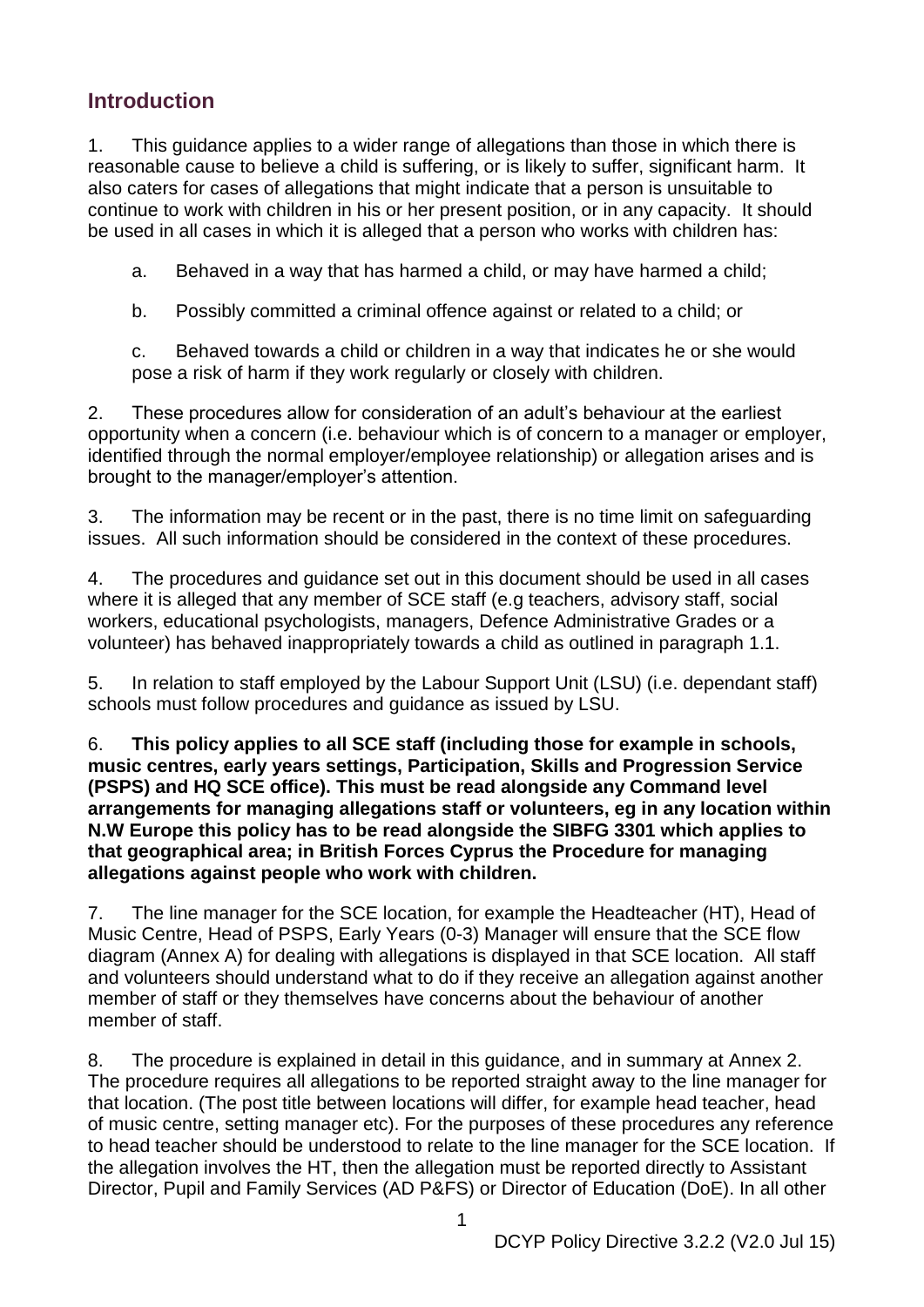cases, the information must be passed to the SCE Safeguarding Manager (SCE SM) or SCE Senior Social Worker (Safeguarding) whose names and contact details are listed at Annex C. They will liaise with each other and the AD P&FS who is the lead for dealing with allegations against staff in HQ SCE. In the absence of the SCE SM and SESW (Safeguarding), the information must be passed directly to AD P&FS.

9. In line with Command level procedures, eg the SIBFG 3301, HQ BFG, will be involved in the management of the allegation. The management involves, for example, convening and chairing allegation related meetings considering the member of staff and/or inter agency investigation of the allegation. Commands vary in terms of local procedure and care must always be taken to clarify these at the outset of an allegation. Specifically in relation to BFG (which includes EJSU) further detail as to the interaction between SCE and HQ BFG is contained within SIBFG 3301 (available on the bfgnet.de/safeguarding and within the SOBF(G) 3351 Chapter 7.)

10. Any information regarding an allegation is considered jointly by the SCE SM/AD P&FS, and location line manager (such as HT) to decide if the case is clearly false or unsubstantiated. If not clearly false then a discussion is held with the Allegations Management Officer (AMO) for North West Europe (as outlined within SIBFG 3301) and with the Soldiers Sailors Airmen Families Association (SSAFA) as relevant in Cyprus and Rest of the World locations. This may lead to a formal strategy discussion under the Safeguarding Board (SB) procedures of the relevant command area.

#### 11. **It is vital that any SCE HT or other line manager should not inform the member of staff involved until a strategy for doing so has been agreed with the SCE SM and statutory agencies. Doing so undermines the potential to be able to investigate an allegation in a way that is fair and proportionate.**

12. It should be understood that the Ministry of Defence is the employer of all UKBC staff (e.g. teachers) . This is a distinct difference from the UK context where individual schools employ staff. The significance of this difference relates to the responsibilities, carried in the UK, by school governors that do not apply to SCE School Governance Committees. It is also relevant as SCE is a part of the MoD and therefore, should the need arise following investigation, it is the MoD HR (Defence Business Services (DBS)) procedures which are applicable.

13. It should be understood that locally employed staff, such as 'dependent' staff, are employed through other arrangements, e.g. through LSU for staff in N.W Europe. While that member of staff may work in a SCE location their employer will be, for example, the LSU. In that context SCE managers will attend the allegations meetings due to their duty of care to the children in those settings while the LSU will attend in their capacity as 'employer.'

## <span id="page-5-0"></span>**Context**

14. There may be up to three strands in the consideration of an allegation:

a. A Royal Military Police Special Investigation Branch (RMP SIB) investigation of a possible criminal offence. (In NW Europe the SIB are part of the JRT);

b. Enquiries and assessment by the statutory social care organisation about whether a child is in need of protection or in need of services (by BFSWS JRT in BFG, SSAFA in BFC etc);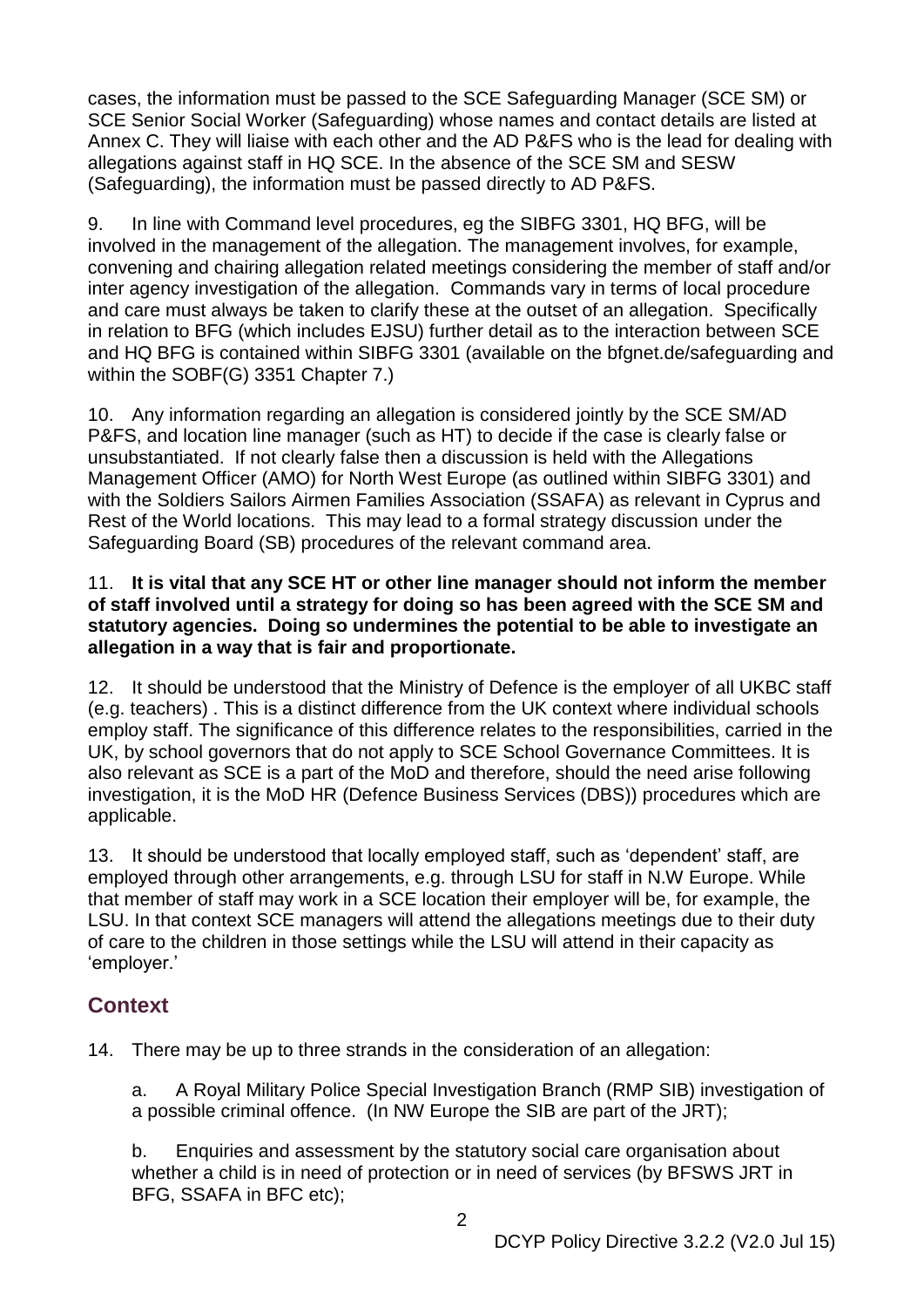c. Consideration by SCE (or other employer such as LSU) of disciplinary action in respect of the individual.

15. In some circumstances SCE will need to consider a case in which normal disciplinary procedures do not apply, and/or may need to act jointly with another organisation, such as LSU. That will be necessary when, for example, an allegation is made against a locally employed member of staff or a volunteer. Although in those cases SCE will not have a direct employment relationship with the individual, the organisation of SCE will either conduct or cooperate in an investigation, and in reaching a decision about whether to continue to use the person's services.

16. HQ BFG, or similar Command level authorities, have a role within the management of allegations. They do not have a role in the disciplinary process, which remains the responsibility of the employer.

17. **At the conclusion of an investigation, if an allegation is substantiated and the person dismissed, or if SCE ceases to use the person's services, or the person resigns or otherwise ceases to provide his or her services, the Senior Officer will discuss with the line manager, AMO and Defence Business Services (DBS) whether a referral should be made to the Disclosure Barring Service for consideration of inclusion on the barred lists, or to the regulatory body, eg in the case of teachers the National College for Teaching and Leadership (NCTL), to consider prohibiting the individual from teaching. SCE on behalf of the MoD has a legal responsibility to make such a referral when it is thought an individual has engaged in conduct (including inappropriate sexual conduct) that harmed (or is likely to harm) a child or if a person otherwise poses a risk of harm to a child).** 

#### <span id="page-6-0"></span>**Initial Considerations**

18. The procedures need to be applied with common sense and judgement.

19. It is essential that any 'internal' investigation is agreed beforehand, for example within the management of allegations process with HQ BFG or, for other parts of the world outside of N W Europe, with the AD P&FS. This is outlined in Annex B.

20. Line managers can only interview children and staff with prior agreement and as part of an agreed plan of action. Internal in this context means internal to the organisation of SCE and does not automatically mean 'internal' solely to that location or school.

21. In rare cases allegations will be so serious as to require immediate intervention by BFSWS/SSAFA and/or police. Other cases will meet the criteria in paragraph 1 but will be less serious. Although line managers and HTs may believe that an allegation is less serious it is vital to follow the same process.

#### 22. **Following procedures is the only way to protect both the child involved and the member of staff. There exists a duty of care to children as well as a duty of care as an employer and it is essential that procedures are followed in order to work effectively with both of these duties.**

23. It is important to ensure that information that appears less serious is still followed up professionally, i.e. that the information is taken seriously and discussed with the SCE SM. There is an important distinction between taking an allegation seriously and believing it. Taking an allegation seriously needs staff to follow procedures and does not require, or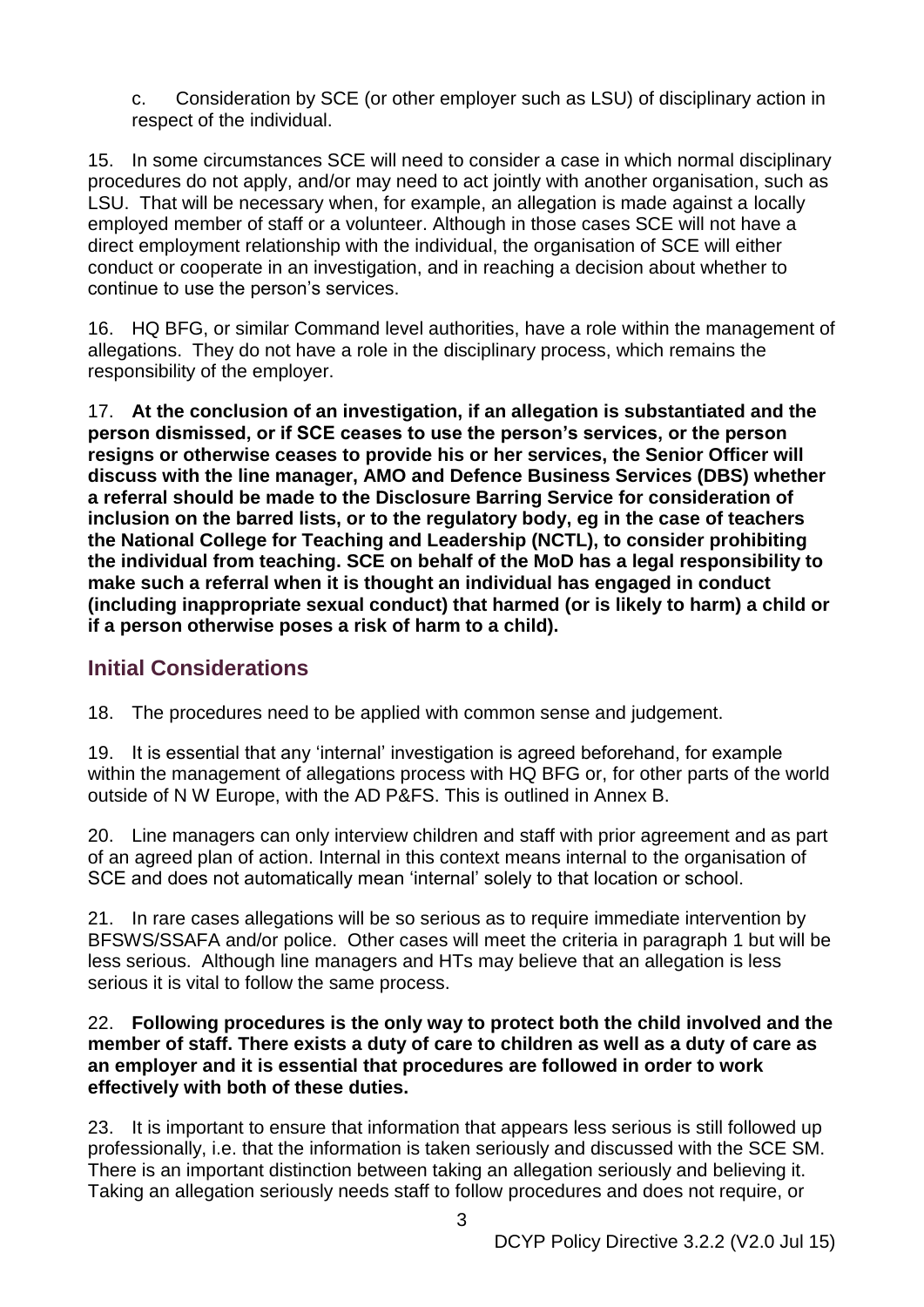imply, believing the allegation. Research and previous public enquiries highlights the importance of this issue. Any investigation is designed to clarify the information.

#### 24. **The procedures outlined in this document must be followed in all circumstances.**

25. The SCE SM must be informed of all allegations that are made and that appear to meet the criteria in paragraph 1. This enables the SCE SM if necessary to consult the AMO and for appropriate discussions to be had with others which can include RMP SIB and the statutory social care agencies, being the BFSWS, SSAFA as appropriate. The SCE SM should also be informed of any allegations that are made directly to the AMO, RMP or BFSWS, SSAFA or NPFS, by the line manager or head teacher.

26. The line manager or HT will obtain only the basic details of the allegation as the SCE SMs first step will be to discuss the allegation with the HT, and other appropriate staff, to confirm details of the allegation and establish that it is not demonstrably false or unsubstantiated.

27. In some circumstances the school may need to advise parents of an incident involving their child straight away, for example, if the child has been injured while at school or in a school related activity, and requires medical treatment.

28. If the parents/carers of the child concerned are not already aware of the allegation, the SCE SM will discuss with the HT how and by whom they should be informed.

29. Best practice is that an accused member of staff is informed about the allegation as soon as possible after consulting the SCE SM but this should always be agreed during a strategy discussion if one is required. A strategy discussion will consider and agree what information can be disclosed to the person. This is to avoid undermining a potential police investigation. It is also to avoid drifting into a clarification interview with the member of staff without the necessary planning.

30. If the person is a member of a union or professional association s/he should be advised to contact that organisation at the outset. **The person against whom an allegation has been made may be accompanied by a representative of their professional association or trade union at any meetings regarding the allegation, the investigation, or the outcome of the investigation**.

31. If the allegation is not demonstrably false or unsubstantiated, and there is cause to suspect a child is suffering or is likely to suffer significant harm, a strategy discussion should be convened.

NB. In these cases the strategy discussion should include a representative of the school (unless there are good reasons not to do that), and take account of any information the school can provide about the circumstances or context of the allegation and the pupil and member of staff concerned.

32. In cases where a formal strategy discussion is not considered appropriate because the threshold of "significant harm" is not reached, but a police investigation might be needed, the SCE SM should nevertheless conduct a similar discussion with the AMO, the school, and any other agencies involved with the child to evaluate the allegation and decide how it should be dealt with.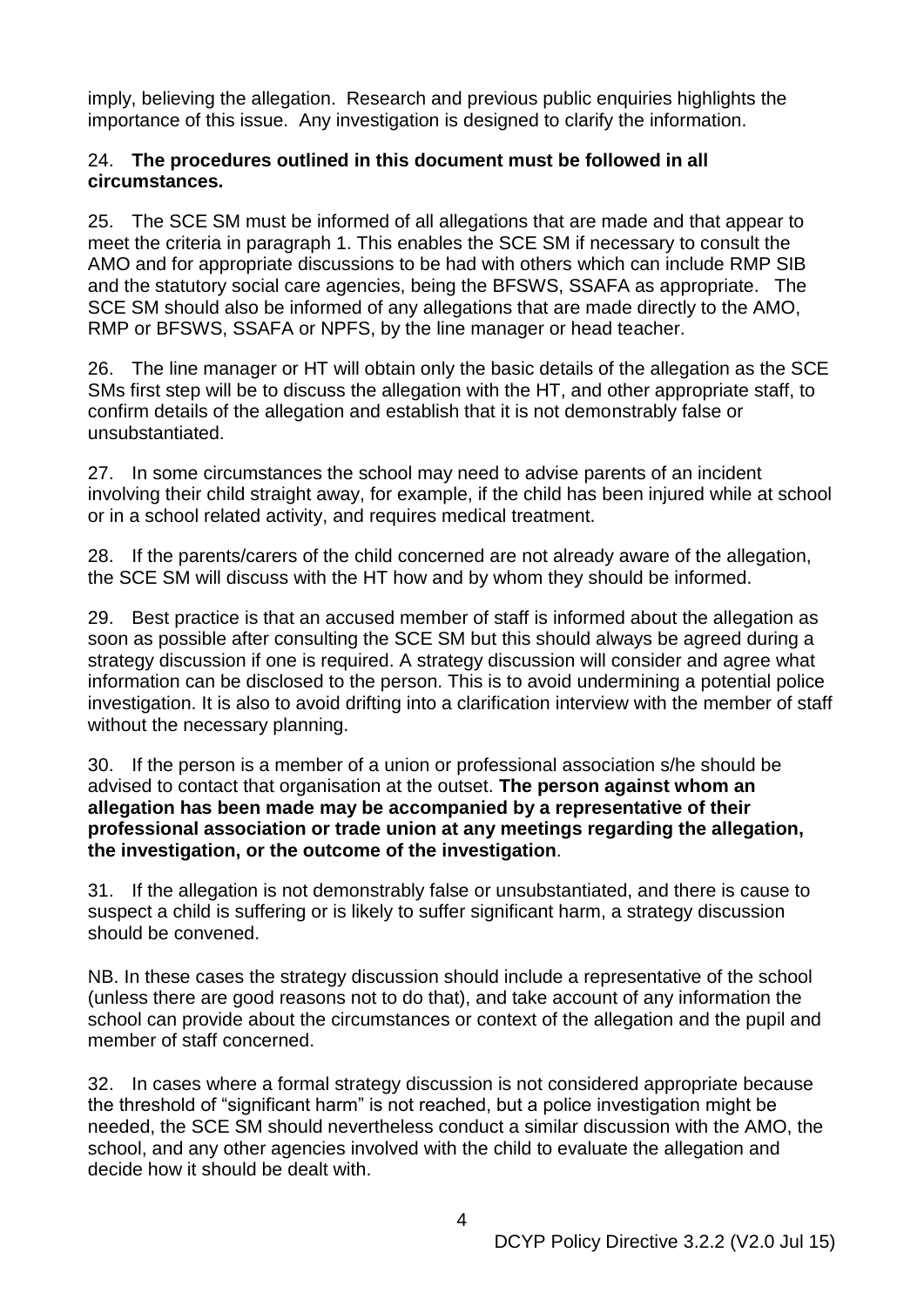#### **NB. The JRT/SIB must be consulted about all cases in which a criminal offence may have been committed**.

33. As with any strategy discussion that initial evaluation may not need to be a face to face meeting. That discussion should share available information about the allegation, the child, and the person against whom the allegation has been made, consider whether a police investigation is needed and if so, agree the timing and conduct of that.

34. In cases where a police investigation is necessary, any internal disciplinary processes will need to wait for completion of the police enquiries and/or prosecution.

35. If the allegation is about physical contact, the strategy discussion, or initial evaluation, with the police should take account of the fact that teachers and other school/early years staff are entitled to use reasonable force to control or restrain pupils in certain circumstances, including prevention of physical injury to children or adults; serious damage to property; dealing with disruptive behaviour. Guidance is available from the DfE Use of reasonable force in schools, July 2013 and in SCEs policy on Restrictive Physical Intervention, issued May 2013

36. If the complaint or allegation is such that it is clear that an investigation by police and/or enquiries by social care are not necessary, or the strategy discussion or initial evaluation decides that is the case, the SCE SM should discuss next steps with the HT and AD P&FS.

37. In those circumstances, the next steps are internal to SCE. That does not mean internal solely to the school. HTs remain throughout as line managers but it is essential that the process is informed by the relevant HQ staff both in the Directorate of Children and Young People (DCYP) and also Defence Business Services (DBS). Options that are available where there is no ongoing Police involvement are wide ranging depending on the nature and circumstances of the allegation and the evidence and information available. Examples include taking no further action, implementing a training support plan for the staff member, various minor and major disciplinary outcomes.

38. In some such cases, further enquiries will be needed to enable a decision about how to proceed. If so, the SCE SM should discuss with the HT and AD P&FS how and by whom the investigation will be undertaken. In straightforward cases that should normally be undertaken by a senior member of the school staff. However, in other circumstances, lack of appropriate resource within a school, or the nature or complexity of the allegation will require an independent investigator tasked by the AD P&FS.

## <span id="page-8-0"></span>**Supporting those involved**

39. Parents or carers of a child or children involved should be told about the allegation as soon as possible if they do not already know of it. This will ordinarily be done by the SCE line manager except where a strategy discussion has reached an alternative decision.

40. Parents should also be kept informed about the progress of the case, and told the outcome where there is not a criminal prosecution. That includes the outcome of any disciplinary process.

41. DfE guidance is clear that while the deliberations of a disciplinary hearing, and the information taken into account in reaching a decision, cannot normally be disclosed, the parents or carers of the child involved should be informed of the outcome. In deciding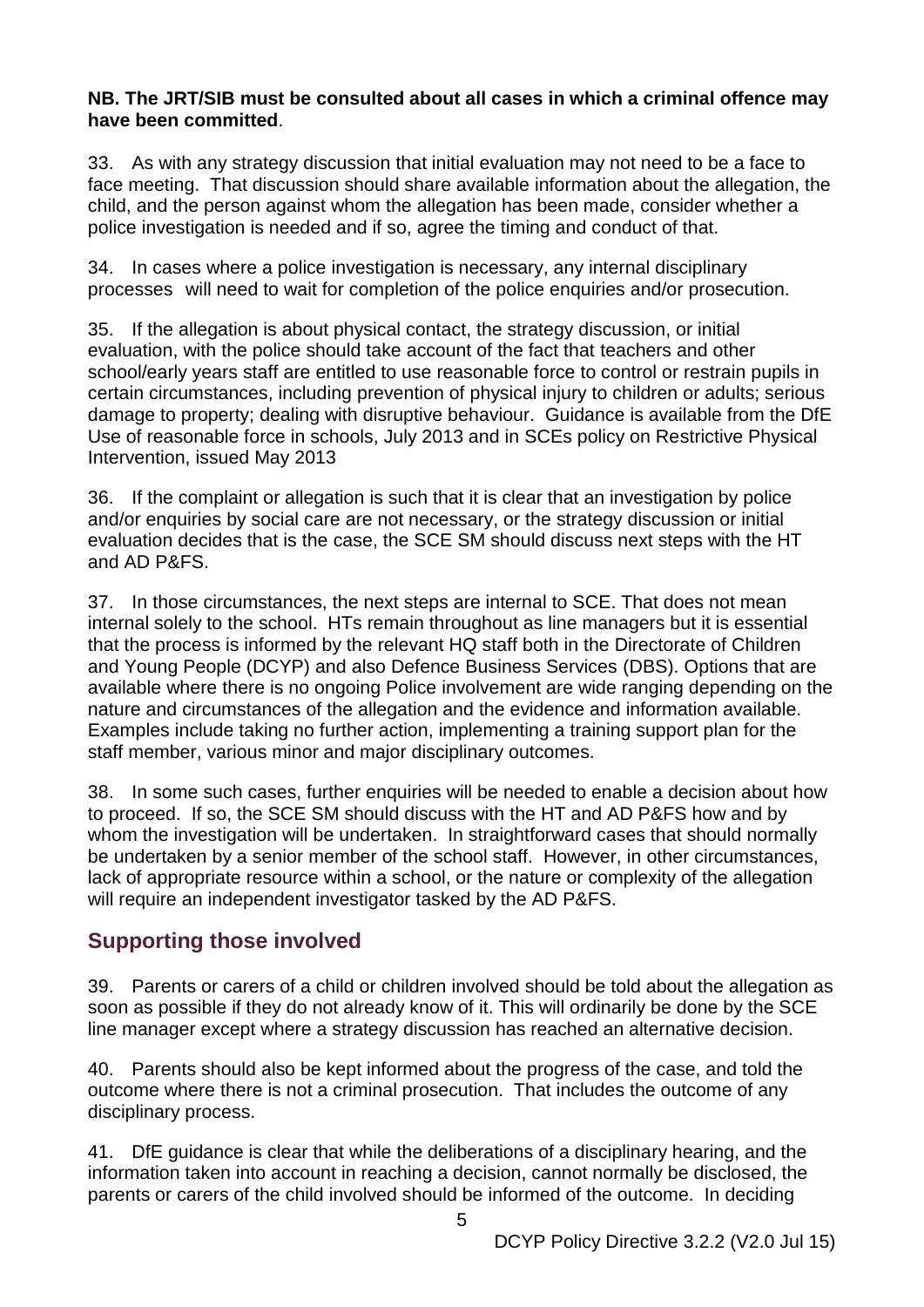what information to disclose, careful consideration should be given to the provisions of the Data Protection Act 1998, the law of confidence and, where relevant, the Human Rights Act 1998.

42. Parents and carers should also be made aware of the prohibition on reporting or publishing allegations about teachers in section 141F of the Education Act 2002 (see below in the paragraph on Confidentiality). If parents or carers wish to have reporting restrictions removed, they should be told to seek legal advice.

43. In cases where a child may have suffered significant harm, or there may be a criminal prosecution, BFSWS/SSAFA/NPFS, or the RMP SIB as appropriate, should consider what support the child or children may need.

44. SCE has a duty of care to its employees. Every effort will be made to manage and minimise the stress inherent in the allegations and disciplinary process. Support for the individual is key to fulfilling this duty. Individuals should be informed of concerns or allegations as soon as possible and given an explanation of the likely course of action, unless there is an objection by CRT/JRT/SIB. The individual should be advised to contact their trade union representative, if they have one, or a colleague for support. They should also be given access to welfare support through the Employee Well Being Service of Defence Business Services, MOD Welfare, or other independent arrangements.

45. Employees who are working in a SCE setting but employed by another organisation, such as LSU, also have the same rights to their care and welfare. It can be the case that staff employed by LSU may have most of their work related contact with SCE managers, rather than having regular contact with LSU. The employment status of a person should not disadvantage them when considering their rights to and needs for support. Any questions in this area can be discussed at any time with the SCE SM and/or AD P&FS.

46. Throughout any investigation the line manager will name a point of contact for the member of staff so as to keep that person (who is the subject of the allegations) informed of the progress of the case. A regular review of what other support is appropriate for the individual will also be undertaken by the line manager. If the person is suspended, arrangements will also be made to keep the individual informed about developments at their workplace, i.e. school or other SCE setting.

## <span id="page-9-0"></span>**Confidentiality**

47. Under Section 13 of the Education Act 2011, where a pupil makes an allegation against a teacher within the same school that a criminal offence may have taken place, it is a criminal offence to publish information that would lead to the identification of that person before they are charged or summonsed. This applies equally to the press and to pupils, parents or staff who may publish information on websites, for example.

48. All information is confidential. Information is shared with other agencies within the professional standards of safeguarding children. Every effort will be made to maintain confidentiality and guard against unwanted publicity while an allegation is being investigated/considered.

49. UK practice, e.g. practice in England that is informed by the Association of Chief Police Officers (ACPO) guidance, is that the police will not normally provide any information to the Press or media that might identify an individual who is under investigation, unless and until the person is charged with a criminal offence. (In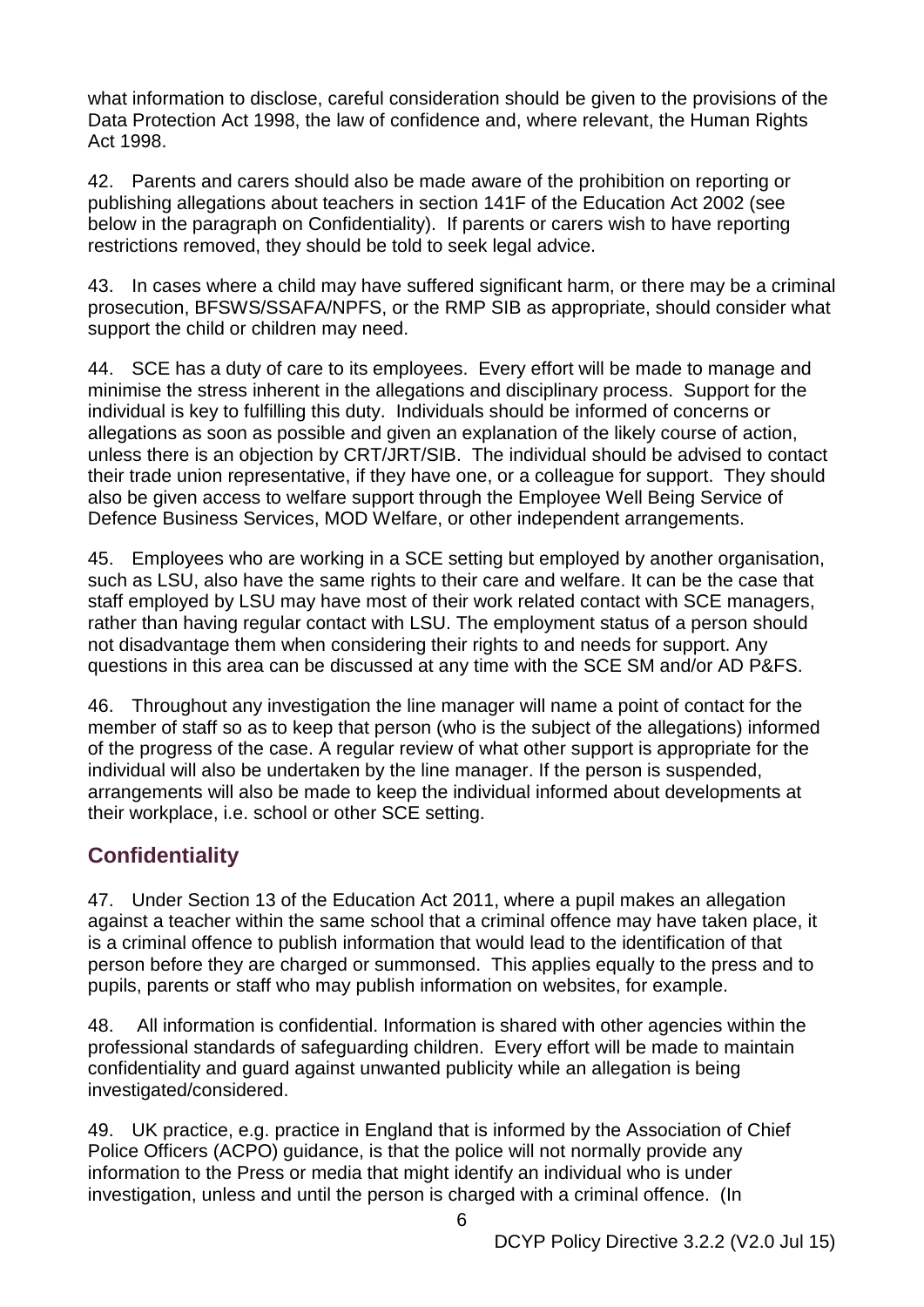exceptional cases where the police might depart from that rule, e.g. an appeal to trace a suspect, the reasons should be documented and partner agencies consulted beforehand).

50. Schools should take advice from SCE Safeguarding Manager; HQ BFG AMO and/or SIB / JRT to agree the following:

a. Who needs to know and, importantly, exactly what information can be shared;

b. How to manage speculation, leaks and gossip;

c. What if any information can be reasonably given to the wider community to reduce speculation; and

d. How to manage press interest if and when it should arise. Within HQ SCE there is a named point of contact regarding press enquiries being the SO2 Communications, HQ DCYP, Upavon as well as there being specific posts within each command, e.g. linking through Army Secretariat.

#### <span id="page-10-0"></span>**Resignations and "Compromise agreements"**

51. The fact that a person tenders his or her resignation, or ceases to provide their services, will not prevent an allegation being followed up in accordance with these procedures. It is important that every effort is made to reach a conclusion in all cases of allegations which concern the safety or welfare of children including any in which the person concerned refuses to cooperate with the process.

52. Wherever possible, the person will be given a full opportunity to answer the allegation and make representations about it. This is generally undertaken through a clarification interview. However, the process of recording the allegation and any supporting evidence, as well as reaching a judgement about whether it can be regarded as substantiated on the basis of all the information available, should continue even if that opportunity is not possible, for example, if the person does not cooperate. It may be difficult to reach a conclusion in those circumstances, and it may not be possible to apply any disciplinary sanctions if a person's period of notice expires before the process is complete, but it is important to reach and record a conclusion wherever possible.

53. On safeguarding issues SCE will not enter into "compromise agreements", a term used to describe a situation by which a person agrees to resign, the employer agrees not to pursue disciplinary action, and both parties agree a form of words to be used in any future reference. The statutory duty to make a referral to the Disclosure and Barring Service (who manage the children's barring list), where circumstances require that, will be adhered to by SCE on behalf of MoD (and Defence Business Services).

## <span id="page-10-1"></span>**Record keeping**

54. It is important that a clear and comprehensive summary of any allegations made, details of how the allegation was followed up and resolved, and a note of any action taken and decisions reached is kept by all in the process. This includes the HT of the person being investigated as well as the SM for HQ SCE. Guidance on record keeping can be found at Annex 4.

55. A central record of all allegations and their outcome will be kept at HQ SCE by the SCE SM, including copies of individual records, for example, those made by the HT, DO or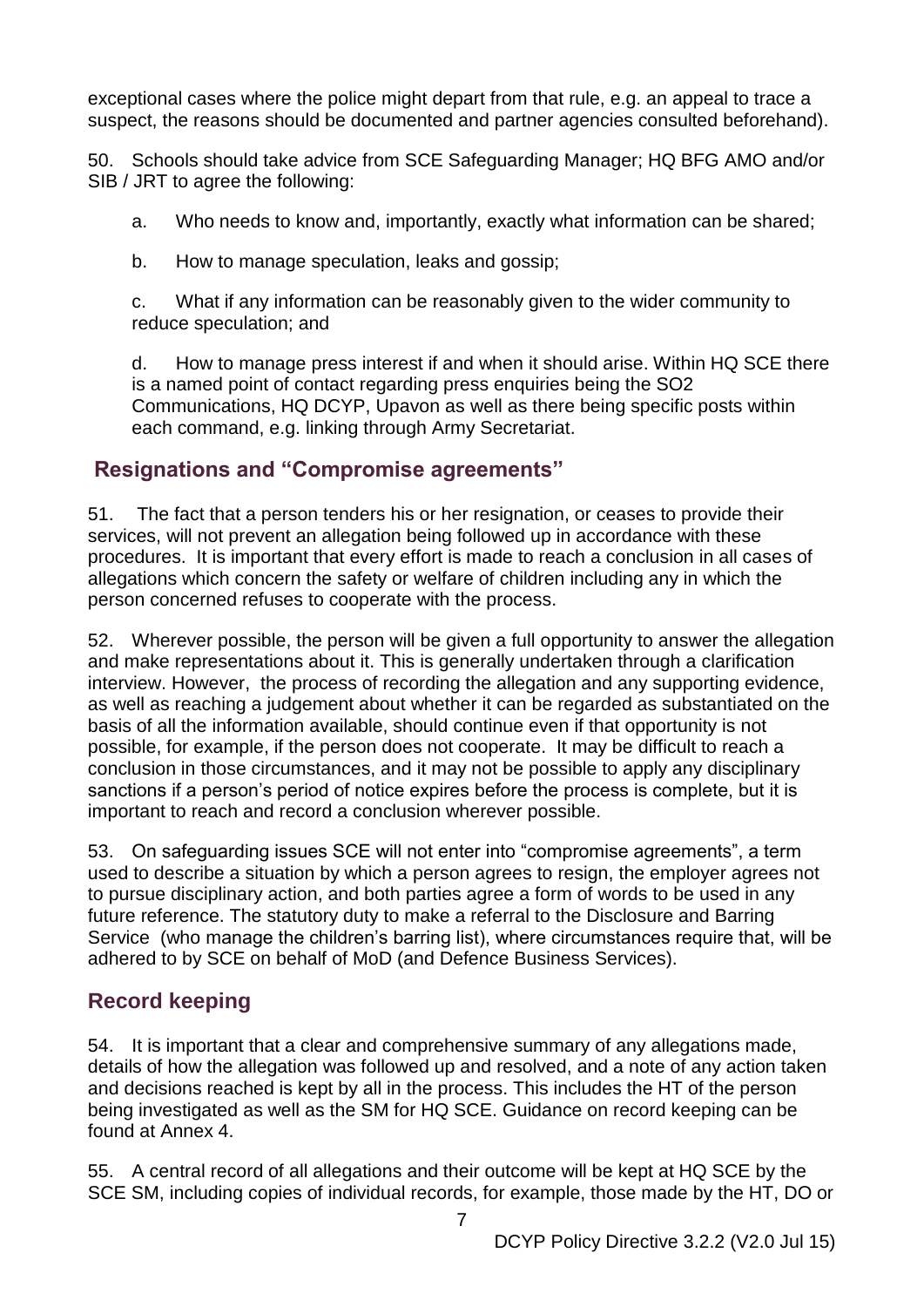other SCE manager. A clear recording of the outcome will be placed on a person's confidential personnel file, and a copy of the outcome record is available to the person concerned. Details of allegations that are found to have been malicious should be removed from personnel records.

56. The purpose of the record is to enable future clarity. It enables accurate information to be given in response to any future request for a reference if the person has moved on. It provides accountable evidence in cases where a future DBS check reveals information from the police about an allegation that did not result in a criminal conviction. It protects staff by preventing unnecessary re-investigation if, as sometimes happens, an allegation re-surfaces after a period of time. This acts both as a protection for other children where needed and also as a potential safeguard for the staff member.

57. Central government guidance is explicit that the record should be retained at least until the person has reached normal retirement age or for a period of 10 years from the date of the allegation if that is longer.

58. Details of allegations that are found to have been malicious should be removed from personnel records.

#### <span id="page-11-0"></span>**References**

59. Cases in which an allegation was proven to be false, unsubstantiated, or malicious should not be included in employer references. A history of repeated concerns or allegations which have all been found to be false, unsubstantiated, or malicious should also not be included in any reference.

#### <span id="page-11-1"></span>**Timescales**

60. It is in everyone's interest to resolve cases as quickly as possible consistent with a fair and thorough investigation. Every effort should be made to manage cases to avoid any unnecessary delay. Indicative target timescales are shown for different actions under **Suspension** (Paragraphs 67-76) and **Unsubstantiated or Malicious Allegations** (Paragraphs 96-97). The SCE context includes the geographical spread of schools and this affects the availability of HQ SCE staff, other agencies, and professional associations who may have to travel considerable distances to attend meetings and/or interviews. This may affect timescales in individual cases.

Keeping children safe in education 2015 states that it is reasonable to expect that 80% of cases should be resolved within one month, 90% within three months and all but exceptional cases within twelve months.

61. The timescales are not performance indicators. The time taken to investigate and resolve individual cases will always depend on a variety of factors including the nature, seriousness and complexity of the allegation, but they provide useful targets to aim for that are achievable in many cases.

62. For those cases where it is clear immediately that the allegation is unsubstantiated or malicious then it is expected that they should be resolved within one week. Where the initial consideration decides that the allegation does not involve a possible criminal offence it will be for the employer to deal with it, although if there are concerns about child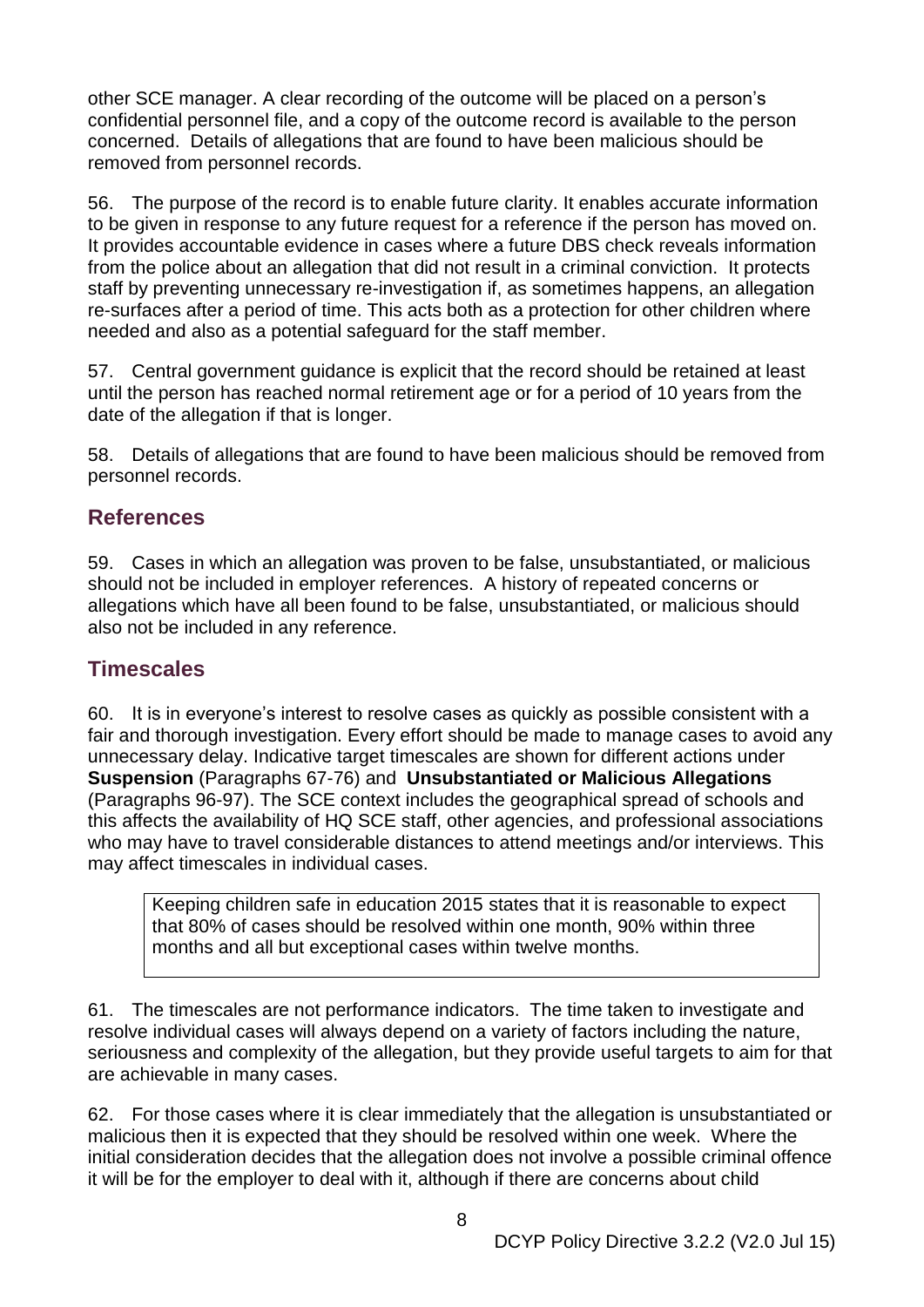protection, the employer should discuss with the SM. In such cases, if the nature of the allegation does not require formal disciplinary action, the HT should institute appropriate action within three working days. If a disciplinary hearing is required and can be held without further investigation, the hearing should be held within 15 working days.

#### <span id="page-12-0"></span>**Oversight and Monitoring**

63. The SCE Senior Officer (SO) for safeguarding children is AD P&FS who has overall responsibility for the oversight of the procedures for dealing with allegations, for resolving any inter-agency issues, and for liaison with the Local Safeguarding Board (LSB) on the subject. If needed the SO will liaise with the relevant Command representative (eg. AMO for BFG in line with SIBFG 3301).

64. The SCE SM is also involved in the management and oversight of individual cases. The SCE SM will provide advice and guidance to other members of SCE staff, in addition to liaising with the police and other agencies, and has a monitoring role regarding the progress of cases to ensure that they are dealt with as quickly as possible consistent with a thorough and fair process. Reviews should be conducted at fortnightly or monthly intervals depending on the complexity of the case.

65. The SCE SM will conduct interviews where necessary, together with the line manager or HT, in order to clarify information. These interviews should not be confused with disciplinary interviews. Clarification is important to progress an investigation. Decisions regarding discipline are separate. Should the outcome of the investigation require potential disciplinary measures then that will be dealt with under existing disciplinary procedures.

66. If the strategy discussion or initial assessment decides that a police investigation is required, the police should also set a target date for reviewing the progress of the investigation and consulting the Service Prosecuting Authority (SPA) about whether to: charge the individual; continue to investigate; or close the investigation. Wherever possible that review should take place no later than four weeks after the initial evaluation. Dates for subsequent reviews, ideally at fortnightly intervals, should be set at the meeting if the investigation continues.

#### <span id="page-12-1"></span>**Suspension**

67. The possible risk of harm to children posed by an accused person needs to be effectively evaluated and managed in respect of the child(ren) involved in the allegation. In some cases that will require the school to consider suspending the person until the case is resolved. If there is concern about the welfare of other children in the community, or the staff members family, those concerns should be reported to JRT/SIB but suspension is highly unlikely to be justified on the basis of such concerns alone. The need to be able to effectively conduct an investigation will also be taken into account when considering suspension.

68. Suspension should be considered in cases where there is cause to suspect a child is at risk of significant harm, or the allegation warrants investigation by JRT/SIB, or is so serious that it might be grounds for dismissal.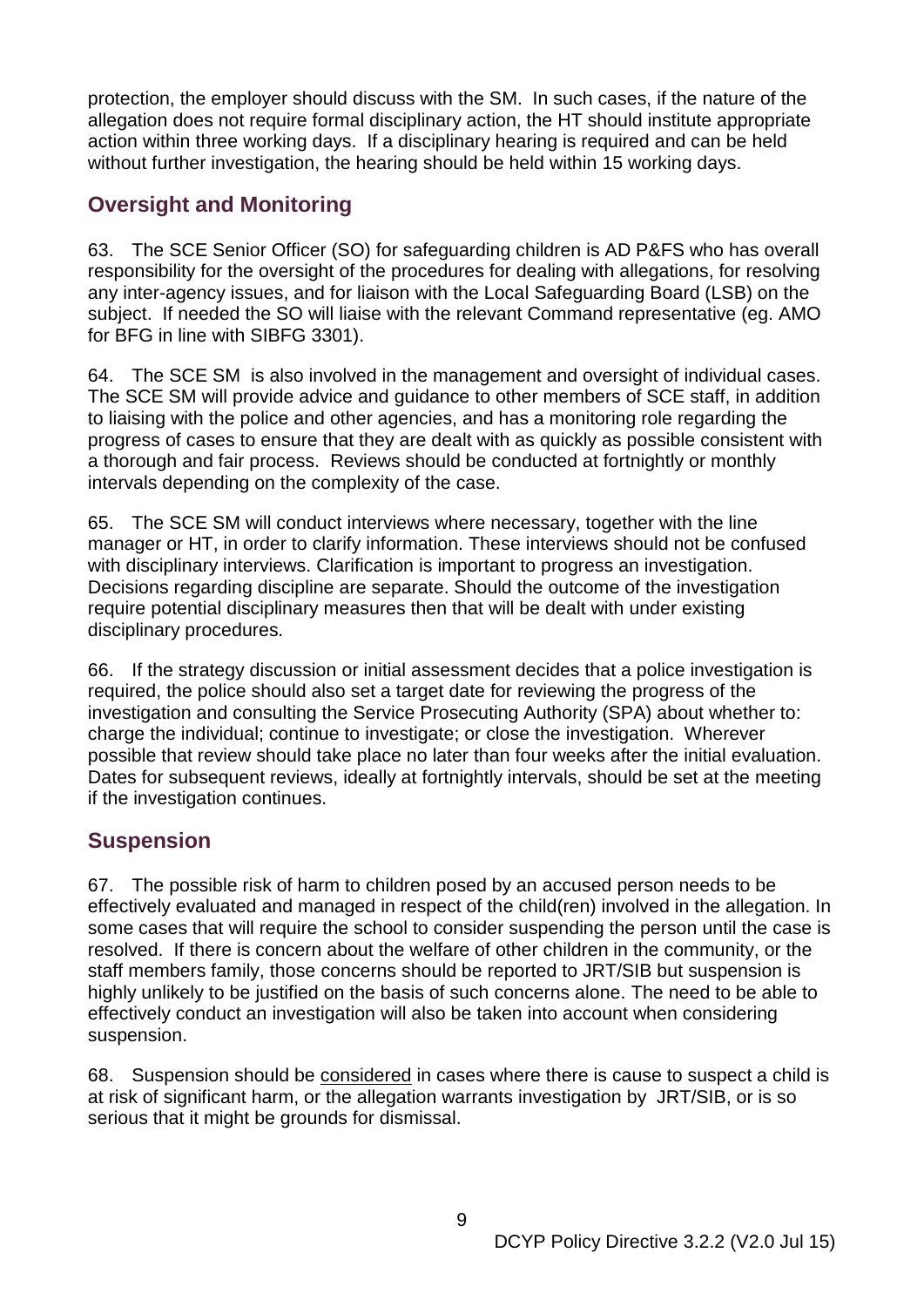69. The decision to suspend any member of staff on safeguarding grounds will be taken by the employing line manager, for example the head teacher and with the agreement of a member of the HQ SCE management team of at least Assistant Director level.

70. It is essential that all involved understand that suspension is never automatic. The overwhelming majority of cases are investigated and resolved without the use of suspension.

71. Assistant Directors must consider carefully whether the circumstances of a case warrant a person being suspended from contact with children until the allegation is resolved, and will need to seek advice from all appropriate sources. Considerations must be in the context of whether there are ongoing concerns that the member of staff poses a direct risk to children.

72. Based on an assessment of risk, the following alternatives could be considered: for example, redeployment so that the individual does not have direct contact with the child concerned; or providing an assistant to be present when the individual has contact with children. This allows time for an informed decision regarding the suspension and possibly reducing the initial impact of the allegation. This will, however, depend upon the nature of the allegation. Schools should consider the potential permanent professional reputational damage to teachers that can result from suspension where an allegation is later found to be unsubstantiated, false or maliciously intended.

73. Where it is deemed appropriate to suspend the person, written confirmation should be dispatched within one working day, giving the reasons for the suspension. This should be initiated with the advice and guidance of Defence Business Services. The person should be informed at that point who their named contact is within the organisation and provided with their contact details.Decisions regarding the suspension must be clearly recorded.

74. No other organisation, i.e. JRT, SIB, SSAFA, BFSWS, HQ BFG, can require SCE to suspend a member of staff or a volunteer. The power to suspend is vested within SCE as the employing organisation. However, DfE guidance makes clear that where a strategy discussion or initial evaluation concludes that there should be enquiries by a social care agency and/or an investigation by the police then the SM should canvass police/social care views about whether the accused member of staff needs to be suspended from contact with children. Such views should inform the consideration of suspension.

75. SCE cannot require other organisations to suspend an employee, for example only LSU as the employer can suspend a member of LSU staff. However, the SCE line manager does have duty of care for the children and young people in their setting. In this context the SCE manager can refuse to allow an adult in their setting who they believe may pose an unacceptable risk to the children within their care. It is essential to take early and extensive advice from the SCE SM and/or AD P&FS if such disagreements occur between the organisations involved.

76. Arrangements will always be made to safeguard all concerned, whether or not the member of staff continues to have contact with children, during an investigation. This safeguard protects both children and staff members.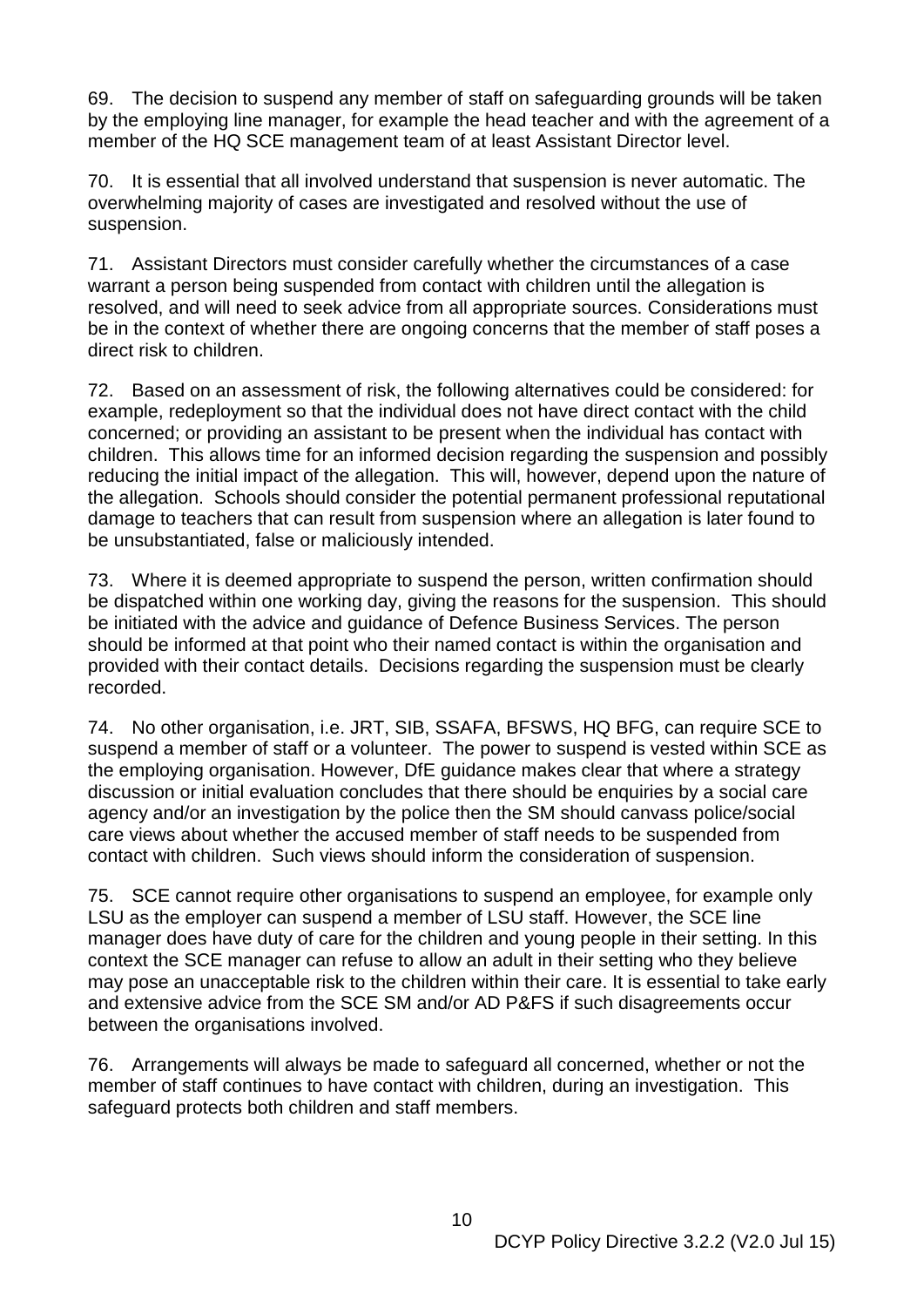## <span id="page-14-0"></span>**Information sharing**

77. In a strategy discussion, or the initial evaluation of the case, the agencies concerned should share all relevant information they have about the person who is the subject of the allegation, and about the alleged victim.

78. Wherever possible the RMP SIB should obtain consent from the individuals concerned to share the statements and evidence they obtain with the school for disciplinary purposes. That should be done as their investigation proceeds rather than after it is concluded. That will enable the RMP SIB to share relevant information without delay at the conclusion of their investigation or any court martial.

79. The statutory social care agency should adopt a similar procedure when making enquiries to determine whether the child, or children, named in the allegation is in need of protection or services so that any information obtained in the course of those enquiries which is relevant to a disciplinary case can be passed to SCE without delay.

80. The principle of the Children Acts 1989 and 2004 is that the welfare of the child should be at the centre of all considerations.

#### <span id="page-14-1"></span>**Action following a criminal investigation or a prosecution**

81. The RMP/SIB and Service Prosecuting Authority should inform SCE immediately when a criminal investigation and any subsequent court martial is complete, or if it is decided to close an investigation without charge, or not to prosecute after the person has been charged. In those circumstances the AD P&FS should discuss with the line manager or HT whether any further action, including disciplinary action, is appropriate and, if so, how to proceed.

82. The information provided by the JRT/SIB and/or statutory social care agency should inform that decision. The options will depend on the circumstances of the case and the consideration will need to take account of the result of the police investigation or the court martial, as well as the different standard of proof required in disciplinary as against criminal proceedings.

#### <span id="page-14-2"></span>**Internal investigations**

83. Internal investigations take place where other agencies, e.g. police and social care, do not become or remain involved in an ongoing investigation. **Any internal investigation is internal to the organisation of SCE. The term does not imply solely internal to the school or setting.**

84. All internal investigations need to be agreed between the line manager, SCE SM, and AD P&FS. This agreement will include naming the staff members involved in undertaking any interviews as well as the process for agreeing outcomes.

85. Any member of staff required to attend a clarification interview due to an allegation will always have the choice of having a union representative or other support present. Clarification interviews will be undertaken by two interviewers, for example a HT and SM. One of the interviewers should be trained in safeguarding investigations. Notes of the meeting will be recorded during the interview and a more detailed record written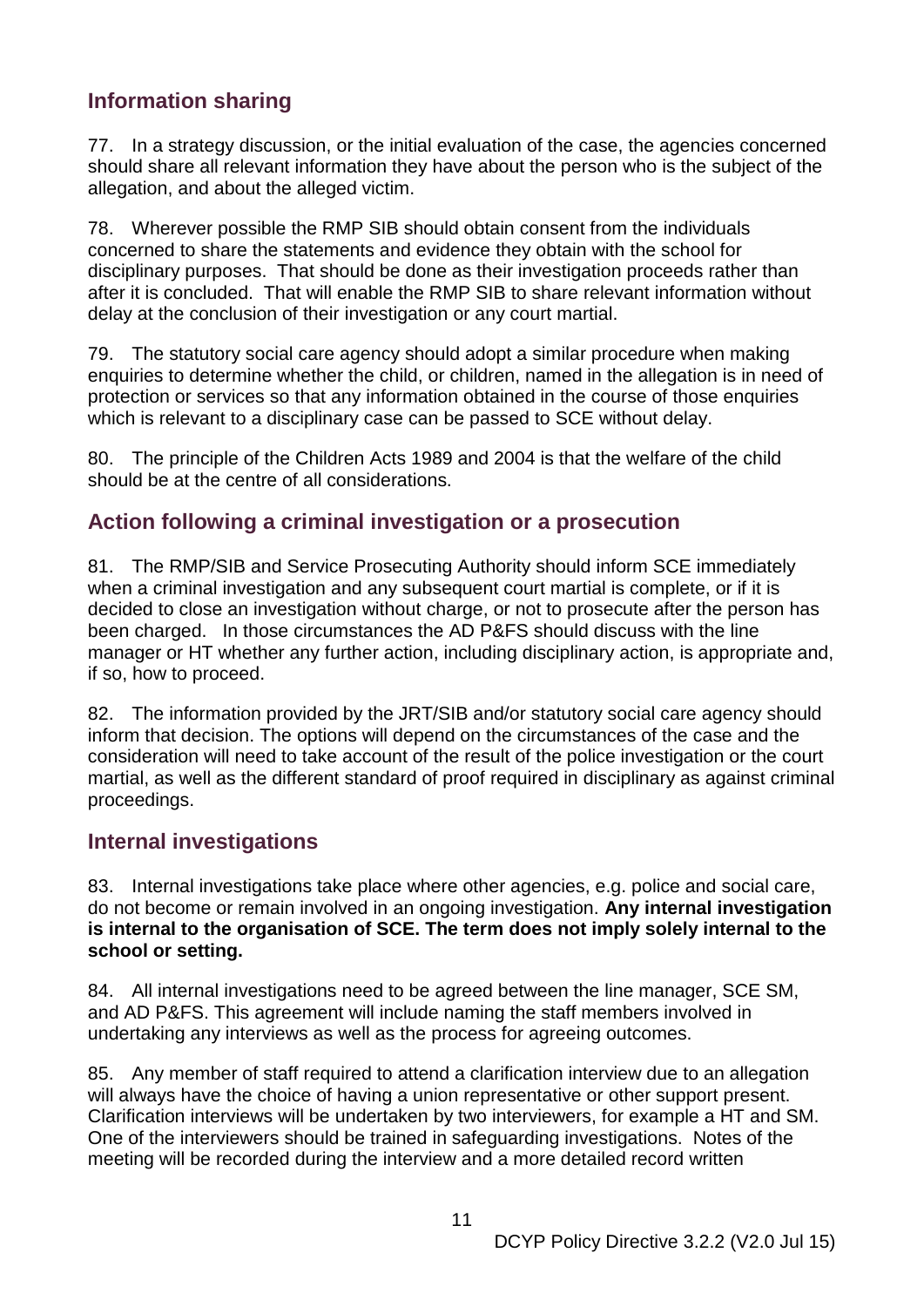immediately following an interview. A copy of the written record will be provided to the member of staff.

86. All clarification interviews should be followed by a meeting between the two interviewers to discuss and reflect upon the information from the child, any witnesses and the person subject to the allegation. That discussion should take place as soon as is practicable and will inform further discussions with the AD P&FS (as Senior Officer for safeguarding). Information that is available from other sources, for example medical examinations, will also be considered before and after any interview.

87. Any outcome of an investigation has to be agreed between the HT as line manager and with the AD P&FS. This includes all recommendations of any outcome including no further action as well as an outcome that may include a disciplinary sanction.

88. Where there is disagreement between the line manager and the SM regarding the outcome this disagreement must be communicated to the AD P&FS.

89. The outcome of the investigation must also include agreed wording that will be retained on the investigation file.

90. All terminology should be discussed and agreed as serious confusion can occur. For example an allegation can be substantiated through evidence but the investigation might be inconclusive in terms of reaching a level of proof necessary for formal action to be taken. An example of this may be when physical contact has taken place but where it is unclear about intent.

91. The following definitions should be used when determining the outcome of allegation investigations:

- **Substantiated**: there is sufficient evidence to prove the allegation;
- **Malicious**: there is sufficient evidence to disprove the allegation and there has been a deliberate act to deceive;
- **False**: there is sufficient evidence to disprove the allegation;
- **Unsubstantiated**: there is insufficient evidence to either prove or disprove the allegation. The term, therefore, does not imply guilt or innocence;
- **Unfounded**: where there is no evidence or proper basis which supports the allegation being made. It might also indicate that the person making the allegation misinterpreted the incident or was mistaken about what they saw. Alternatively they may not have been aware of all the circumstances.

92. Any written confirmation of the outcome of an investigation must be agreed beforehand by the AD P&FS.

93. Where there is disagreement between the line manager and AD P&FS regarding the recommended outcome then the decision will be referred to the Director of Education or to MoD Director for Children and Young People, Upavon. No action must be taken individually by any line manager until such disagreements are resolved by the Director of Education and/or DCYP.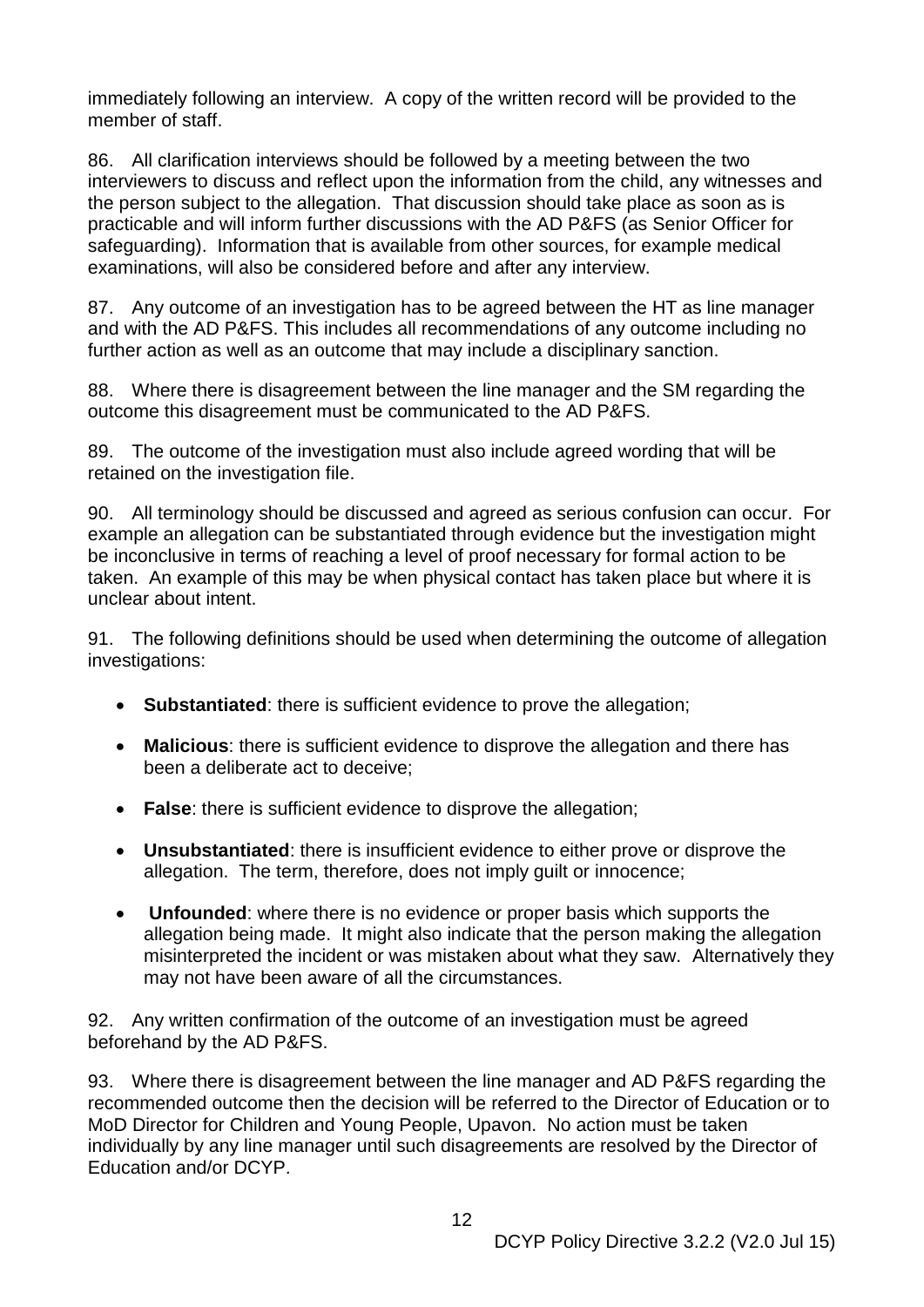### <span id="page-16-0"></span>**Action on conclusion of a case**

94. If the allegation is substantiated and the person is dismissed or SCE ceases to use the person's services, or the person resigns or otherwise ceases to provide his/her services, the SCE SM should discuss this with the AD P&FS. The AD P&FS as SO will discuss with Defence Business Services whether to send a report to the Disclosure and Barring Service. That service will then contact the member of staff directly to inform them of any proceedings/outcomes.

95. In cases where it is decided, on the conclusion of the case, that a person who has been suspended can return to work the school should consider how best to facilitate that. Most people will benefit from some help and support to return to work after a very stressful experience. A meeting to discuss what support a person may require should be held with the member of staff and their Line Manager. Depending on the individual's circumstances, a phased return and/or the provision of a mentor to provide assistance and support in the short term may be appropriate. The HT should also consider, together with advice from the SCE SM, how the person's contact with the child or children who made the allegation can best be managed if they are still attending the school.

#### <span id="page-16-1"></span>**Learning lessons**

96. At the conclusion of a case in which an allegation is substantiated the SCE AD P&FS will task a review of the circumstances of the case to determine whether there are any improvements to be made to the school/setting or HQ SCE's procedures or practice to help prevent similar events in the future. This should include issues arising from the decision to suspend the member of staff, the duration of the suspension and whether or not the suspension was justified.

#### <span id="page-16-2"></span>**Action in respect of unsubstantiated or malicious allegations**

97. If an allegation is determined to be false, consideration should be given by line manager and SM as to whether a referral to the statutory social care agency should be made to determine whether the child concerned is in need of services, or may have been abused by someone else.

98. In the rare event that an allegation is shown to have been deliberately invented or malicious, the HT should consider whether any disciplinary action is appropriate against the pupil who made it, or if the person responsible for the referral is an employee, then SCE should consider what action is appropriate with respect to that employee. In September 2010 the Crown Prosecution Service published guidance for the police on harassment under the Protection from Harassment Act 1997.Further guidance on dealing with false allegations can be found at Annex 5.

#### <span id="page-16-3"></span>**References**

'Keeping children safe in education' March 2015

'Working together to safeguard children' March 2015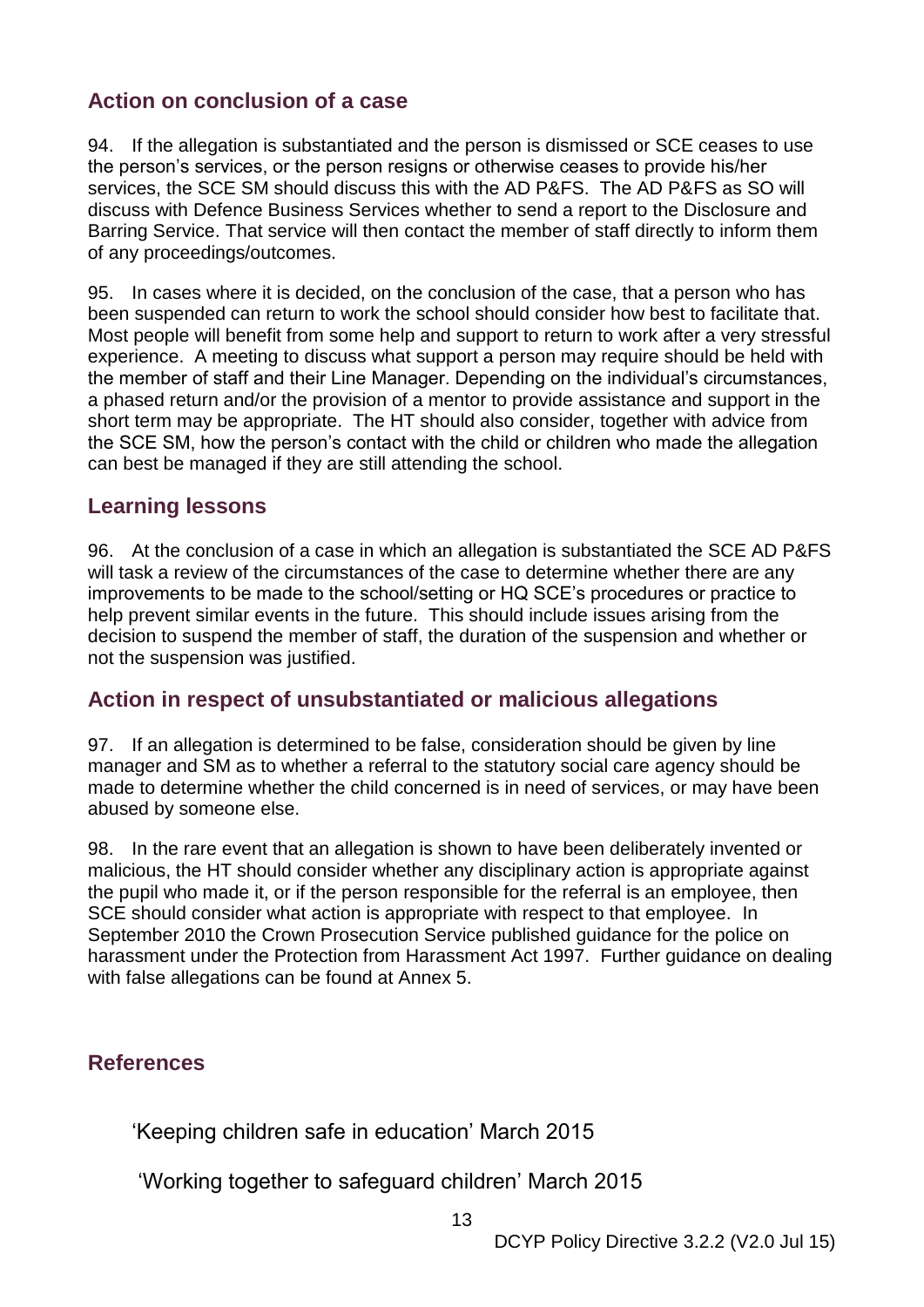The above documents can be downloaded from:

http://www.gov.uk/government/publications

<http://www.bfgnet.de/safeguarding> SOBF(G) 3351, Chapter 7 (SIBFG 3301) Management of allegations against staff who work with children

British Forces Cyprus Procedure for managing allegations against people who work with children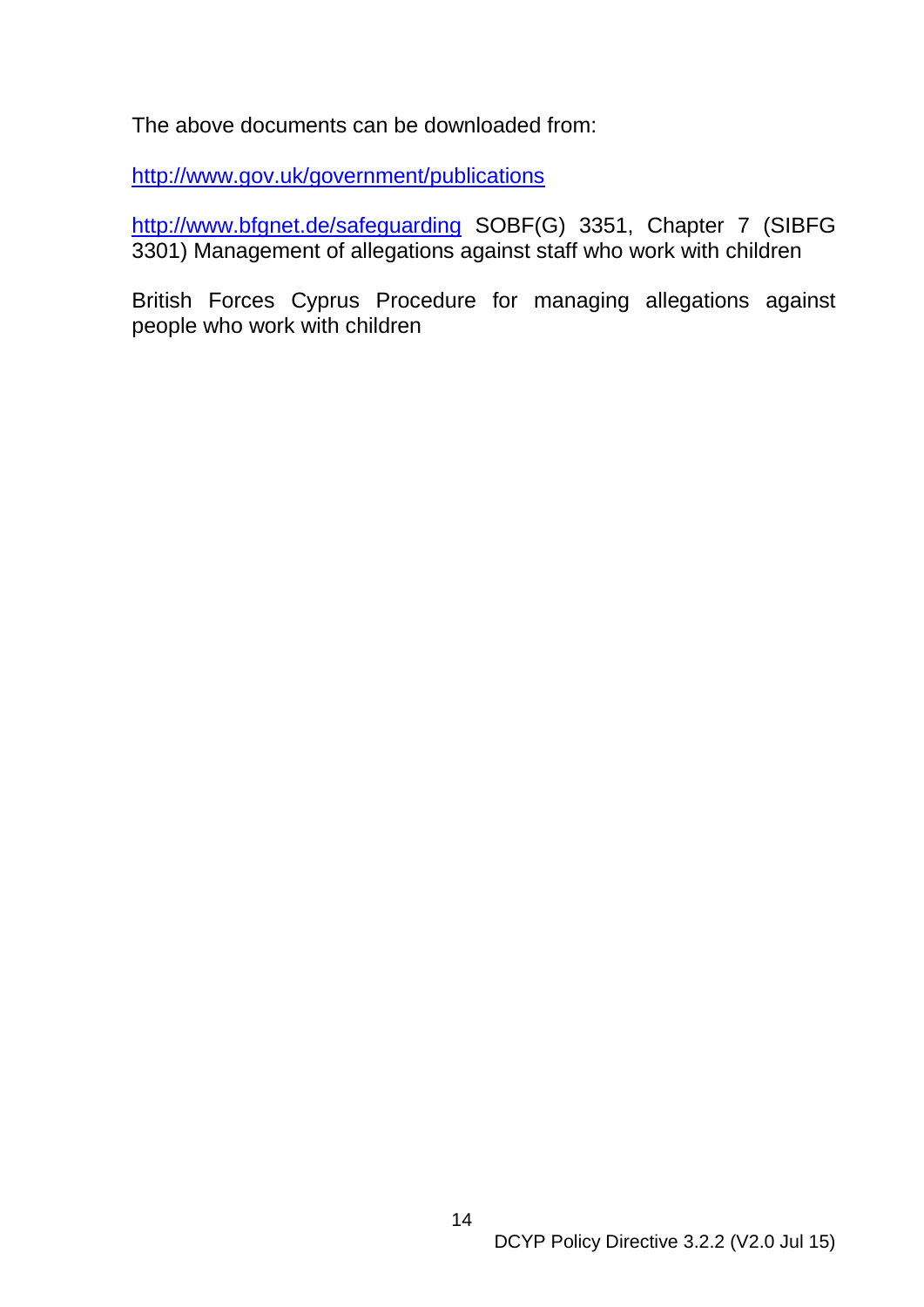### <span id="page-18-0"></span>**ANNEX A - SCE CONTACTS**

**All allegations should be reported as soon as possible to the Safeguarding Manager or, if not available, then directly to the Assistant Director (Pupil and Family Services) as Senior Officer for safeguarding:** 

#### **Key Personnel**

| Safeguarding<br><b>Manager</b>                                                  |                                                                  | Hazel Russell, Safeguarding Manager                                                                |
|---------------------------------------------------------------------------------|------------------------------------------------------------------|----------------------------------------------------------------------------------------------------|
|                                                                                 |                                                                  | Tel: (0049) 5162 9712499 Mil: 76 2499<br>(wef 01.08.2015 0521 9254 3610)                           |
|                                                                                 |                                                                  | Mobile: 0172 2000 964                                                                              |
|                                                                                 |                                                                  | E-mail: SCE-FBL-SWTmLdr-Safeguarding                                                               |
| <b>Senior Education</b><br><b>Social Worker</b>                                 |                                                                  | <b>Christine Kane, Senior Education Social Worker</b>                                              |
|                                                                                 |                                                                  | <b>(Safeguarding)</b> Tel: (0049) 5162 9712499 Mil: 76 2499<br>(wef 01.08.2015 0049 5254 982 4904) |
|                                                                                 |                                                                  | Mobile: 0173 8873723                                                                               |
|                                                                                 |                                                                  | E-mail: SCE-FBL-SSW@mod.uk                                                                         |
| <b>Senior Officer</b> Mark Fraser, Assistant Director (Pupil & Family Services) |                                                                  |                                                                                                    |
|                                                                                 |                                                                  | Tel: (0049) 5254 982 4904<br>Mobile: 0172 2000 992                                                 |
|                                                                                 |                                                                  | E-mail: mark.fraser@sceschools.com                                                                 |
| <b>HQ BFG</b>                                                                   | <b>Allegations Management Officer</b><br><b>Elaine King</b>      |                                                                                                    |
|                                                                                 | Tel: (0049) 521 9254 2682 Mil: 948 812682<br>Mobile 01738 873932 |                                                                                                    |
|                                                                                 |                                                                  | DII(F) BFG-HQ-G1-Safeguarding-SO1@mod.uk                                                           |
|                                                                                 |                                                                  |                                                                                                    |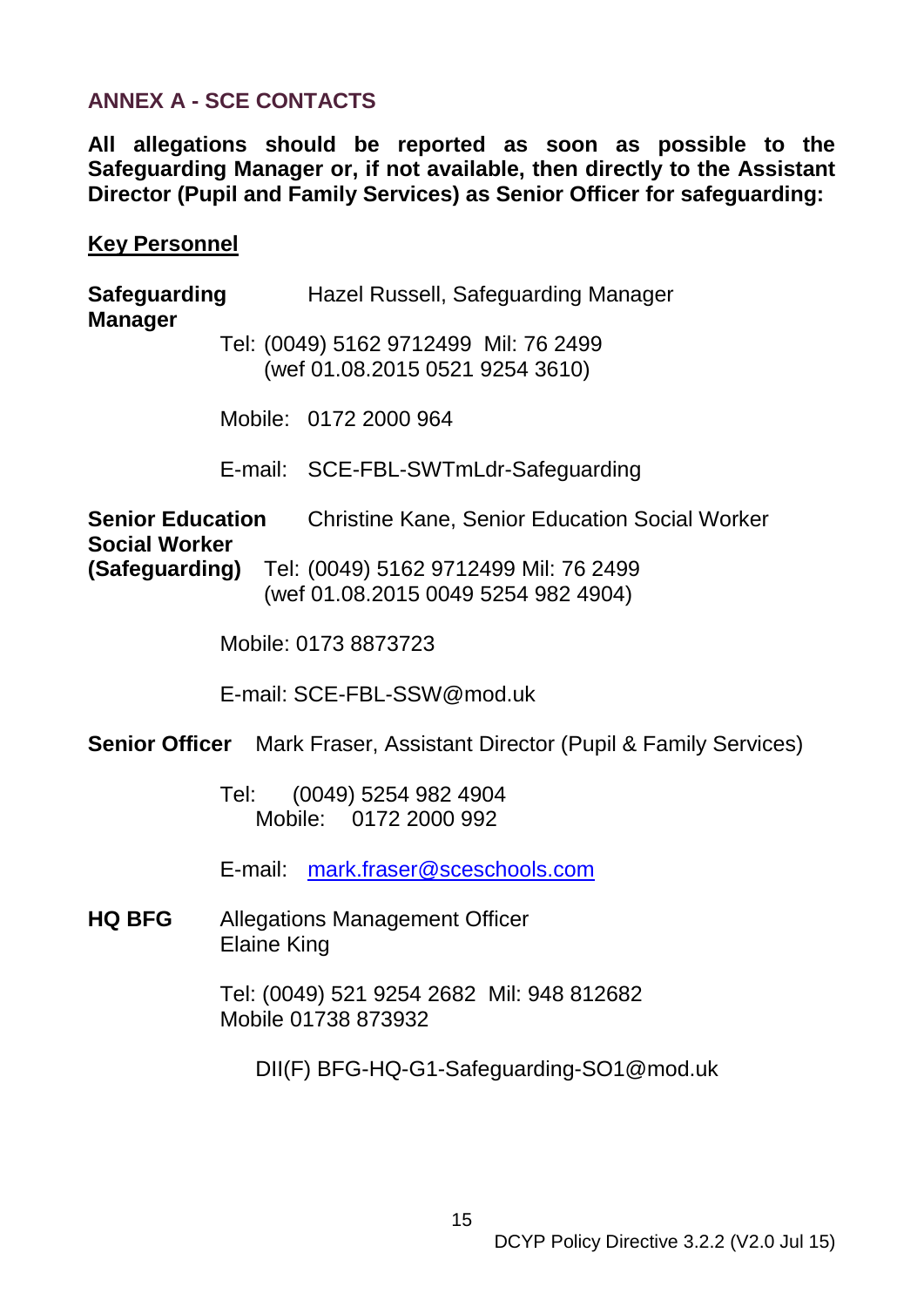### **ALL CASES WILL BE DEALT WITH ON THE BASIS OF THE FOLLOWING PRINCIPLES:**

- the needs of the child are paramount;
- procedures will be applied with common sense and judgement;
- all allegations will be taken seriously and dealt with objectively involving someone independent of the school;
- there will be no assumption of guilt: everyone involved will be treated with unconditional respect.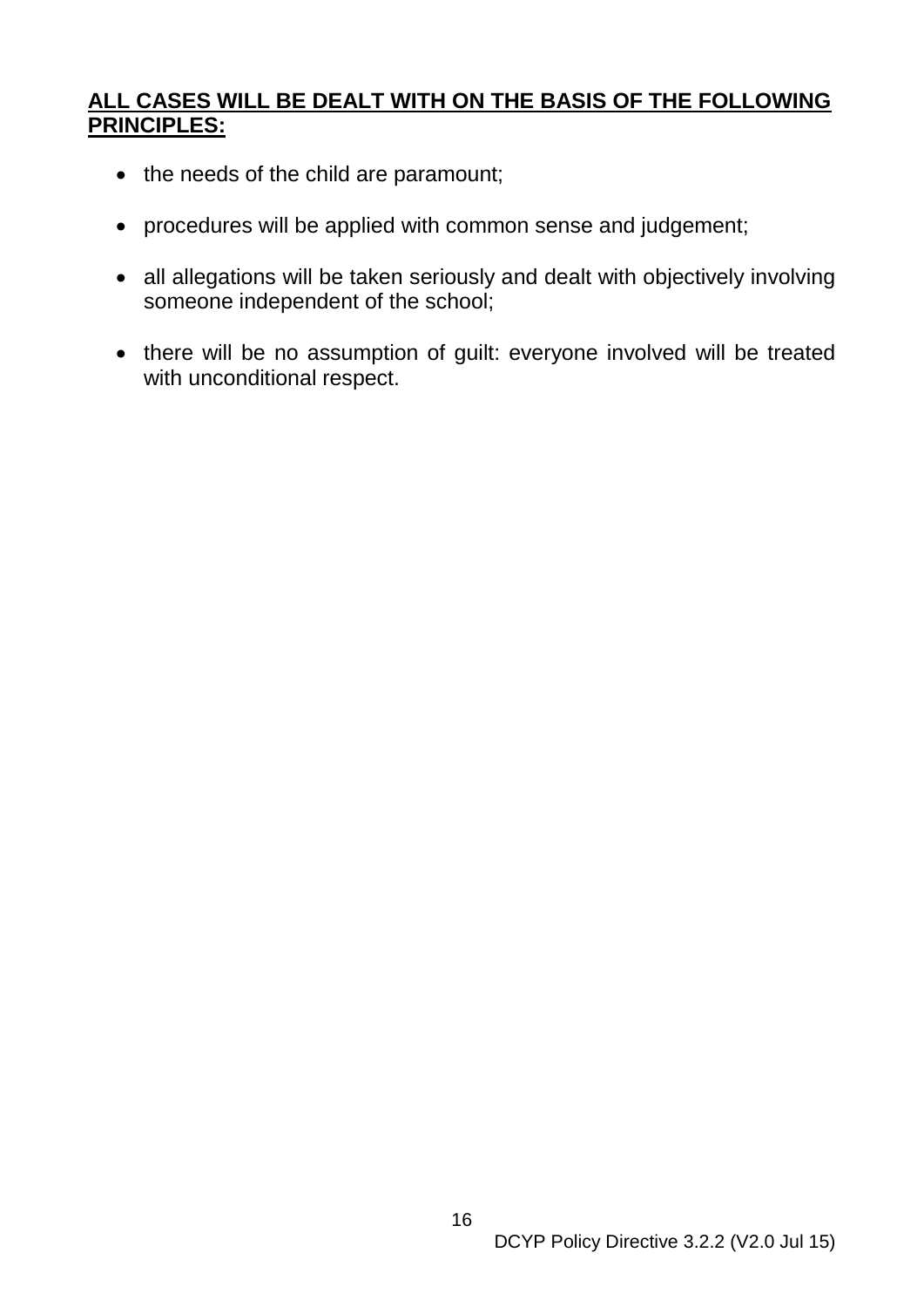#### <span id="page-20-0"></span>**ANNEX B - SCE SAFEGUARDING PROCESS SUMMARY FOR BFG, SHAPE, NAPLES, GIBRALTAR, BFC, BRUNEI, FALKLANDS**

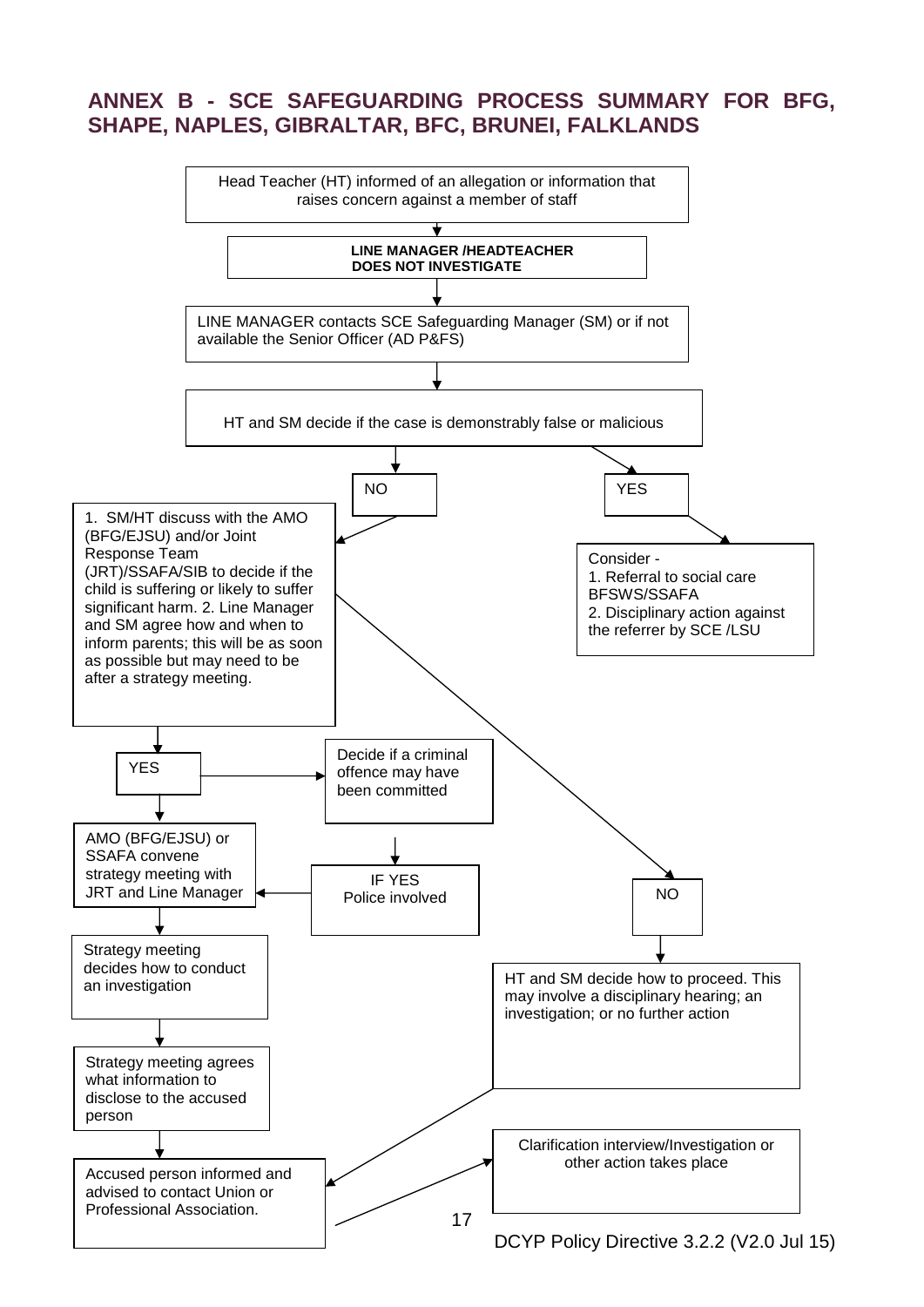## <span id="page-21-0"></span>**ANNEX C - SUMMARY OF PROCESS**

#### 1. **Allegation made to school.**

a. The allegation should be reported to the line manager/head teacher (HT) immediately –unless the allegation is about the HT in which case it should be reported to the Assistant Director Pupil and Family Services (AD P&FS), or Director of Education.

b. If the allegation meets any of the criteria set out in paragraph 1.1 of the main document, the HT should report it to the SCE SM and/or AD P&FS the same day.

2. **Allegation made to the RMP or other agency.** If an allegation is made to the police or any other agency then the officer or member of staff who receives it should report it to the SIB with responsibility for child protection without delay. The officer or member of staff should also inform the SCE SM straight away.

#### 3. **Initial Consideration**

a. The SCE SM will discuss the matter with the line manager / HT and where necessary obtain further details of the allegation and the circumstances in which it was made.

b. NB. The HT should not investigate the allegation at this stage, but obtain only basic information. The discussion should also consider whether there is evidence/information that establishes that the allegation is false or unsubstantiated.

c. If the allegation is not patently false, and there is cause to suspect that a child is suffering or is likely to suffer significant harm, the SCE SM will immediately refer to the Allegations Management Officer / statutory social care agencies for that command and ask for a strategy discussion to be convened straight away. In those circumstances the strategy discussion should include the SCE SM and the HT. The HT should inform Defence Business Services.

d. If there is not cause to suspect that "significant harm" is an issue, but a criminal offence might have been committed, the SCE SM should immediately inform the AMO / police and convene a similar discussion to decide whether a police investigation is needed. That discussion should also involve the school and any other agencies involved with the child.

#### 4. **Action following initial consideration**

a. Where the initial consideration decides that the allegation does not involve a possible criminal offence, it will be dealt with by SCE. The accused person is entitled to, and will be encouraged to, obtain professional representation at all stages of the investigation if they so wish. In such cases, if the nature of the allegation does not require formal disciplinary action, the HT should institute appropriate action within three working days. If a disciplinary hearing is required and can be held without further investigation, the hearing should be held within 15 working days.

b. Where further investigation is required to inform consideration of disciplinary action the HT and Defence Business Support should discuss who will undertake that with the AD P&FS. In some settings and circumstances it may be appropriate for the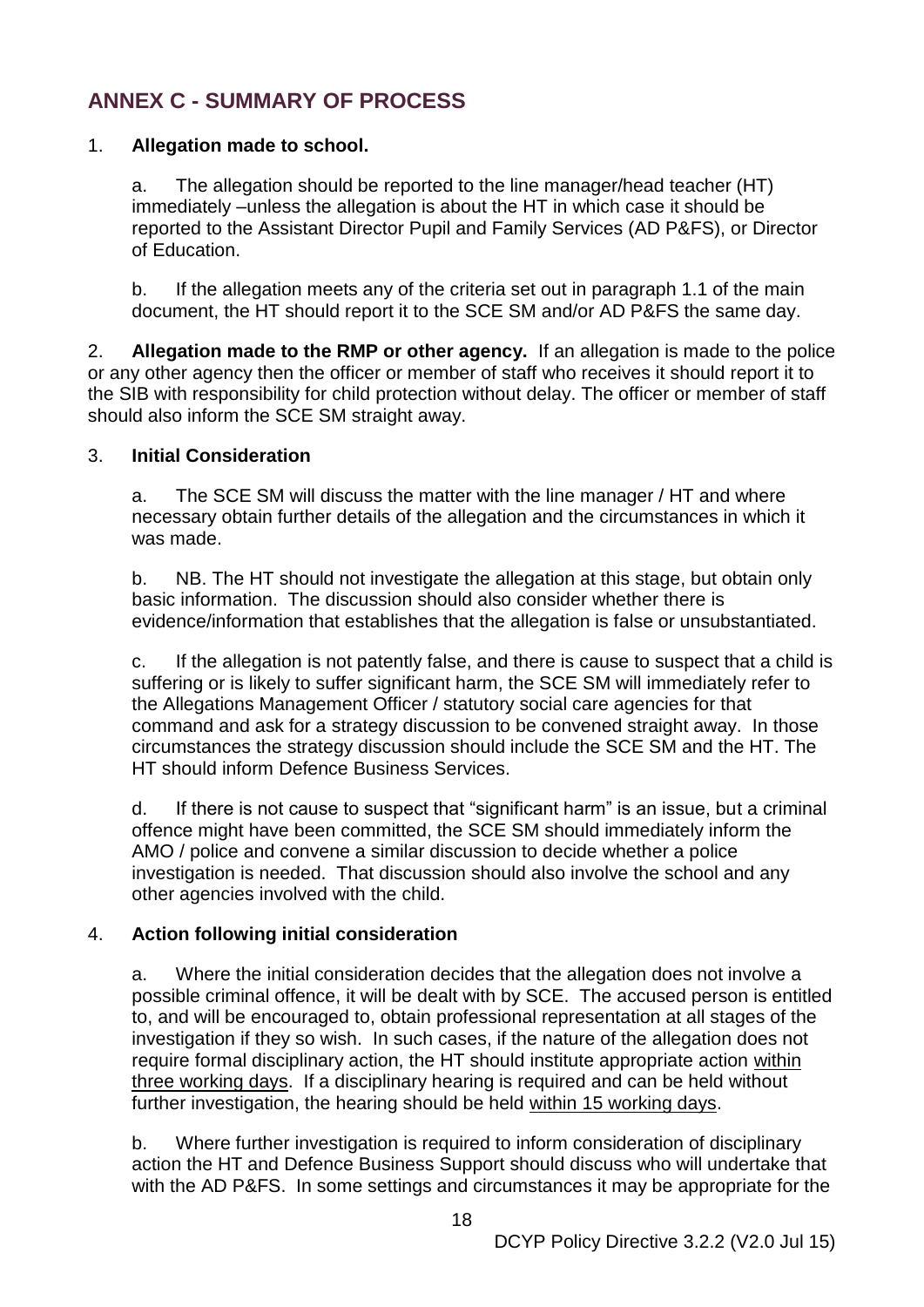disciplinary investigation to be conducted by a person who is independent of the school (see paragraph 9.1). In any case the investigating officer should aim to provide a report to the HT and AD P&FS within 10 working days.

c. On receipt of the report of the disciplinary investigation, the HT and AD P&FS should consult Defence Business Services and decide, within two working days, whether a disciplinary hearing is needed. If a hearing is needed it should be held within 15 working days. DBS should inform the Disclosure and Barring Service if necessary.

d. In any case in which the statutory social care agency has undertaken enquiries to determine whether the child or children are in need of protection, the HT and AD P&FS should take account of any relevant information obtained in the course of those enquiries when considering disciplinary action.

e. The SCE SM should continue to liaise with the school to monitor progress of the case and provide advice /support when required/requested.

#### 5. **Case subject to police investigation**

a. If a criminal investigation is required, the police will aim to complete their enquiries as quickly as possible consistent with a fair and thorough investigation and will keep the progress of the case under review. They should, at the outset, set a target date for reviewing progress of the investigation and consulting the prosecuting authority about whether to proceed with the investigation, charge the individual with an offence, or close the case. Wherever possible that review should take place no later than four weeks after the initial action meeting and if the decision is to continue to investigate the allegation dates for subsequent review should be set at that point. (It is open to the RMP to consult the prosecuting authority about the evidence that will need to be obtained in order to charge a person with an offence at any stage).

b. If the decision is not to charge the individual with a criminal offence, or the decision is to administer a caution, or the person is acquitted by a court martial, the police should wherever possible aim to pass all information they have which may be relevant to a disciplinary case to SCE within three working days of the decision. N.B. In any case in which the statutory social care agency has undertaken enquiries to determine whether the child or children are in need of protection, any information obtained in the course of those enquiries which is relevant to a disciplinary case should also be passed to SCE.

c. If the person is convicted of an offence the police should also inform SCE straight away so that appropriate action can be taken.

#### 6. **Referral to Disclosure and Barring Service**

a. If, on conclusion of the case, SCE ceases to use the persons services, or the person ceases to provide his/her services, then a full report must be sent by Defence Business Services to the Disclosure and Barring Service as well as to any command level vetting and barring panel e.g. UKSC. The report must include an assessment of suitability on the member of staff in terms of future work with children and or young people.

b. All reports should be made within one month.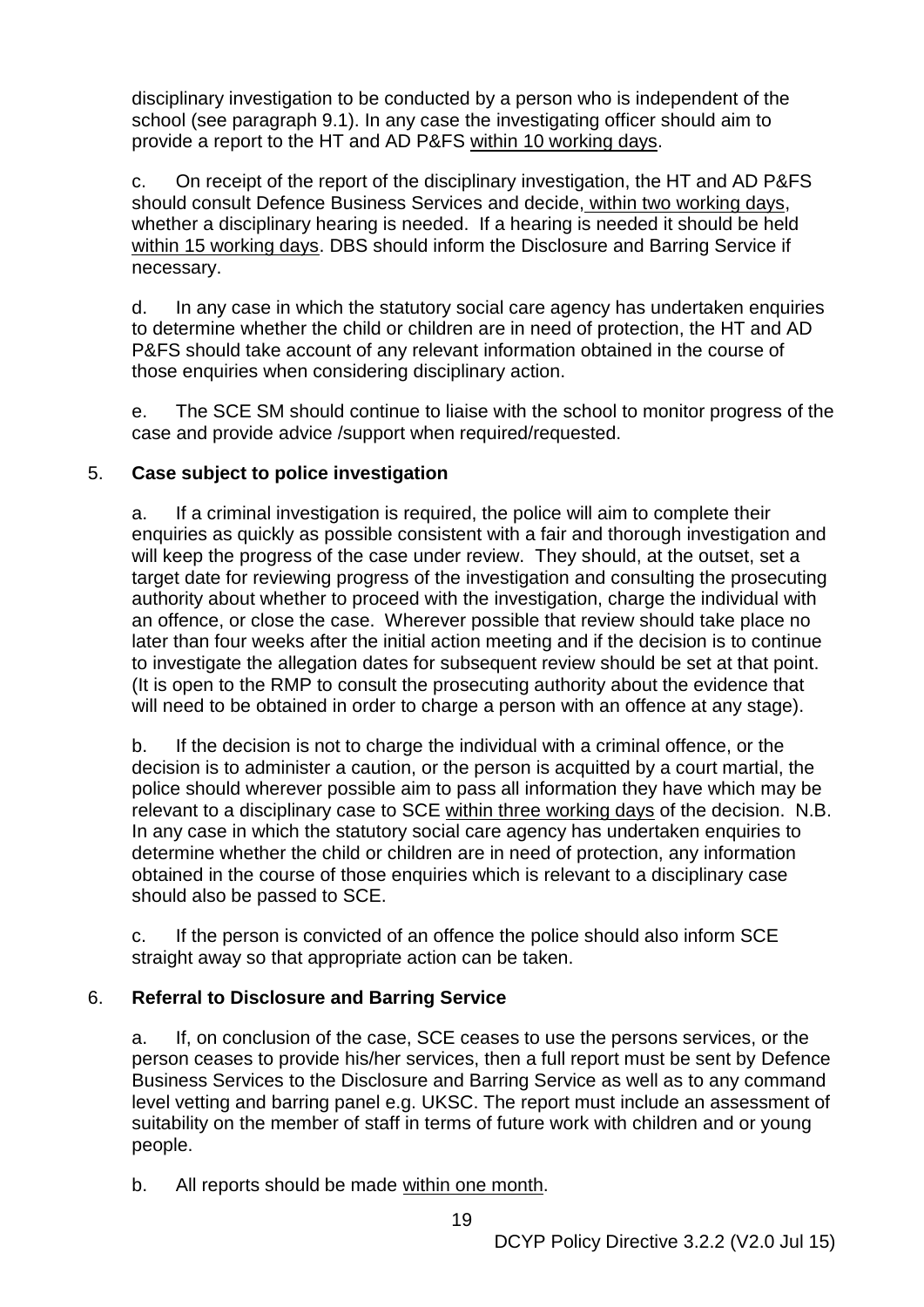## <span id="page-23-0"></span>**ANNEX D - RECORD KEEPING**

**It is essential that written records are kept throughout the process of dealing with an allegation against a member of staff.**

1. For staff not used to recording information within a child protection context there are some very important guiding principles.

a. Always record the actual words that are used by children and others.

*This means where possible to record verbatim, but always as accurately as possible. Do not translate terms into words that you yourself would use in place of any word. This is essential, for example, when children are describing parts of the human body. It is important to record your own understanding of that word, or term, but in an overt way that is separate from the narrative. For example, a sentence in the child's own words would be recorded followed by a sentence that could begin 'by this I understood this to mean…'*

b. Fact should be separated out from opinion.

*It is important to record opinion and professional judgement as this guides the process; however opinion should be labelled as such. For example, by using the term, 'my personal view is…' A fact is something that is verifiable such as the length of time a person has been employed or the age of a particular child. An opinion involves interpretation.*

c. An event should be recorded both from the perspective of the person giving the information, whether they are a member of staff or a child, as well as from the perspective of the author who is interpreting that information.

*For example, the recording of an event that caused fear in a child should not be filtered through the perspective of an adult making the recording, who may not understand why such fear would be triggered. This is important in terms of the wider perspective of that individual child.*

d. Appropriate recording of actions should be kept in all instances, even when the allegation is apparently inaccurate.

*An example would be when an allegation is made against a member of staff who may not have been in school on the day in question. Disclosures from children are not always factually accurate, for example young children can be confused about days of the week. In addition children may disclose experiences in a gradual way, describing events that are happening to them but confusing other details. It is the responsibility of the statutory social care agencies to investigate such situations and the recording of such disclosures is vital both in terms of the information contained*  and also as part of the unfolding process for a child to feel that they are being *listened to.* 

2. Where a pupil has made an allegation, a copy of the child's statement, or record of it, must be kept on the part of the pupil's personal file which is confidential, together with a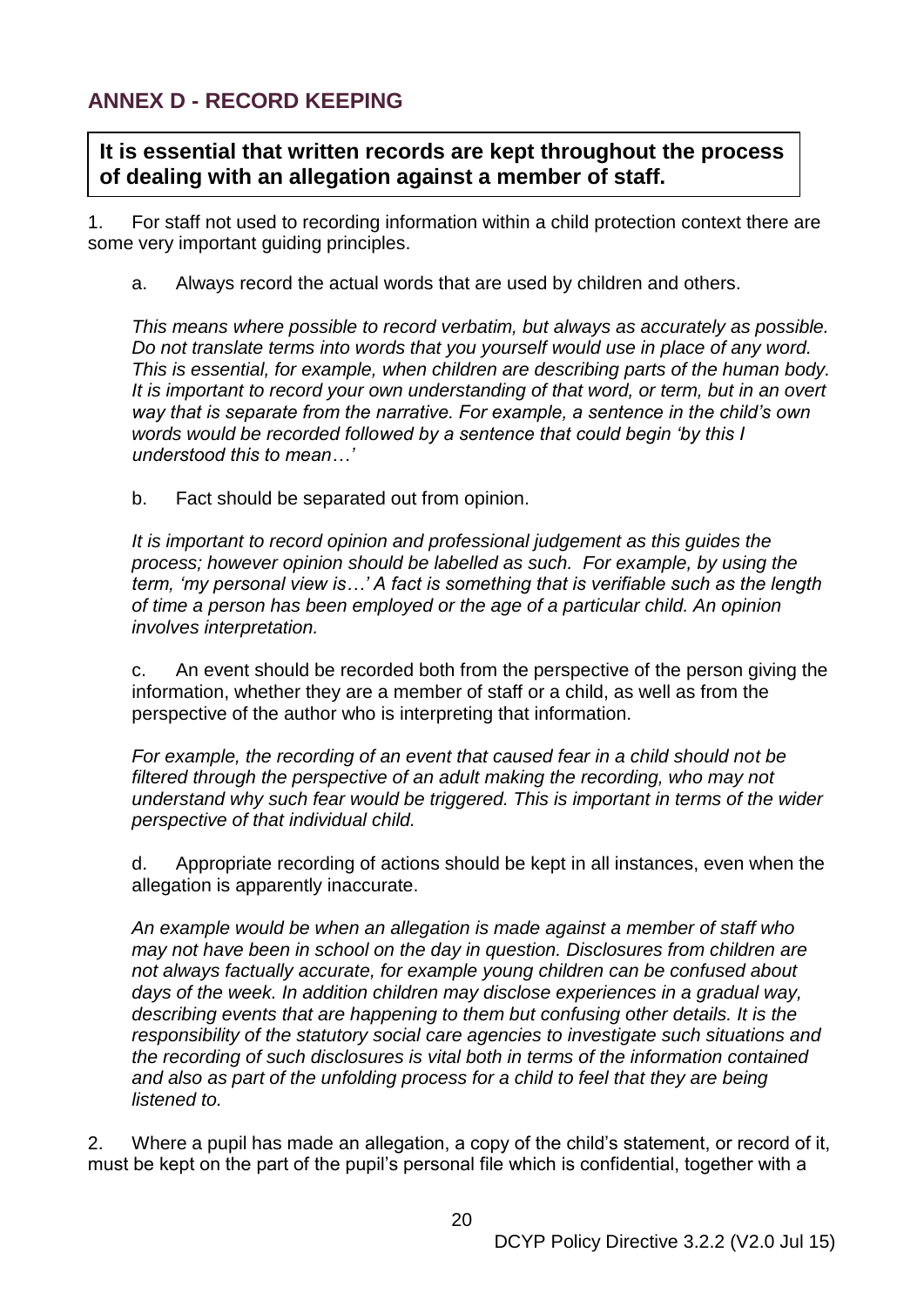written record of the outcome of the investigation. The retention of the file should be in accordance with the Agency's procedures regarding school files.

3. If there are criminal or civil proceedings, records may be subject to disclosure. Therefore the appropriate reassurance is that all records will be dealt with in accordance with professional levels of confidentiality.